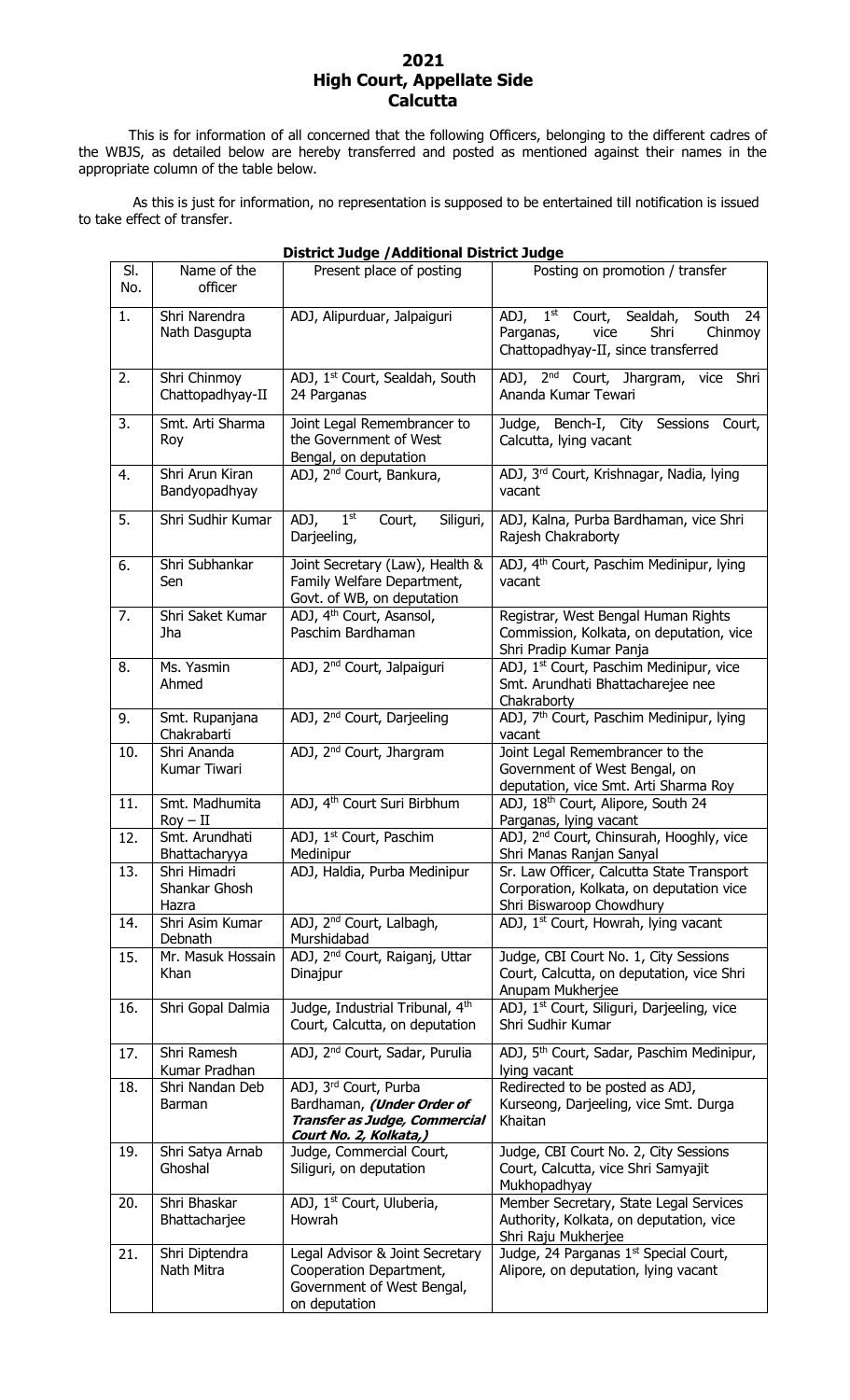| 22. | Smt. Durga<br>Khaitan          | ADJ, Kurseong, Darjeeling                                                     | Judge, Industrial Tribunal, 4 <sup>th</sup> Court,<br>Kolkata, on deputation, vice Shri Gopal<br>Kumar Dalmia                                         |
|-----|--------------------------------|-------------------------------------------------------------------------------|-------------------------------------------------------------------------------------------------------------------------------------------------------|
| 23. | Smt. Nilanjana<br>Chatterjee   | ADJ, 2 <sup>nd</sup> Court, Siliguri,<br>Darjeeling                           | ADJ, 10th Court, Alipore, South 24<br>Parganas, lying vacant                                                                                          |
| 24. | Shri Jitendra<br>Gupta         | ADJ, 1 <sup>st</sup> Court, Barrackpore,<br>North 24 Parganas                 | ADJ, 2 <sup>nd</sup> Court, Siliguri, Darjeeling, vice<br>Smt. Nilanjana Chatterjee                                                                   |
| 25. | Shri Samyajit<br>Mukhopadhyay  | Judge, CBI Court No. 2, City<br>Sessions Court, Calcutta, on<br>deputation    | ADJ, 1st Court, Barrackpore, North 24<br>Parganas, vice Shri Jitendra Gupta                                                                           |
| 26. | Shri Nayyar Azam<br>Khan       | ADJ, 1 <sup>st</sup> Court, Jhargram                                          | Legal Advisor & Ex-Officio Joint Secretary,<br>Cooperation Department, Government of<br>West Bengal, on deputation, vice Shri<br>Diptendra Nath Mitra |
| 27. | Shri Sudipta<br>Bhattacharjee  | ADJ, Rampurhat, Birbhum                                                       | Joint Secretary (Law), Health & Family<br>Welfare Department, Government of West<br>Bengal, on deputation, vice Shri<br>Subhankar Sen                 |
| 28. | Shri Plaban<br>Mukherjee       | ADJ, 1 <sup>st</sup> Court, Kakdwip, South<br>24 Parganas                     | ADJ, 1 <sup>st</sup> Court, Jhargram, vice Shri Nayyar<br>Azam Khan                                                                                   |
| 29. | Shri Guru Das<br><b>Biswas</b> | ADJ, 2 <sup>nd</sup> Court, Berhampore,<br>Murshidbad                         | ADJ, Rampurhat, Birbhum, vice Shri<br>Sudipta Bhattacharjee                                                                                           |
| 30. | Shri Rajesh<br>Chakraborty     | ADJ, Kalna, Purba Bardhaman                                                   | Judge, CBI Special Court, Asansol, on<br>deputation, vice Smt. Jayashree Banerjee                                                                     |
| 31. | Shri Pradip Kumar<br>Panja     | Registrar, West Bengal Human<br>Rights Commission, on<br>deputation           | District & Sessions Judge, Dakshin<br>Dinajpur, vice Smt. Sujasha Mukherjee                                                                           |
| 32. | Shri Biswaroop<br>Chowdhury    | Senior Law Officer, Calcutta<br>State Transport Corporation,<br>on deputation | Judge, Bench-XII, City Civil Court,<br>Calcutta, lying vacant                                                                                         |
| 33. | Shri Uttam Kumar<br>Shaw       | Judge, Bench-VI, City Civil<br>Court, Calcutta                                | Chief Judge, Presidency Small Cause<br>Court, Calcutta, vice Shri Siddhartha<br>Kanjilal                                                              |
|     |                                |                                                                               |                                                                                                                                                       |
| 34. | Smt. Jayashree<br>Banerjee     | Judge, CBI Special Court,<br>Asansol, on deputation                           | Judge, Bench-II, City Civil Court, Calcutta,<br>lying vacant                                                                                          |
| 35. | Smt. Sujasha<br>Mukherjee      | District & Sessions Judge,<br>Dakshin Dinajpur                                | Judge, Bench-III, City Civil Court,<br>Calcutta, lying vacant                                                                                         |
| 36. | Smt. Papiya Das                | ADJ, FTC-2, Barasat, North 24<br>Parganas                                     | ADJ, Alipurduar, Jalpaiguri, on promotion,<br>vice Shri Narendra Nath Dasgupta                                                                        |
| 37. | Shri Debapriya<br>Basu         | ADJ, FTC-2, Chinsurah,<br>Hooghly                                             | ADJ, 1 <sup>st</sup> Court, Jalpaiguri. On promotion,<br>lying vacant                                                                                 |
| 38. | Shri Anjan Kumar<br>Sarkar     | ADJ, FTC-I, Berhampore,<br>Murshidabad,                                       | ADJ, Haldia, Purba Medinipur, on<br>promotion, vice Shri Himadri Sankar<br>Ghosh Hazra                                                                |
| 39. | Shri Indiwar<br>Tripathi       | ADJ, FTC, Ranaghat, Nadia                                                     | ADJ, 2 <sup>nd</sup> Court, Jalpaiguri, on promotion,<br>vice Yasmin Ahmed                                                                            |
| 40. | Smt. Srimayi<br>Kundu          | ADJ, FTC-2, Lalbagh,<br>Murshidabad,                                          | ADJ, 3rd Court, Asansol, Paschim<br>Bardhaman, on promotion, lying vacant                                                                             |
| 41. | Shri Arun Kumar<br>Nandy       | ADJ, FTC-5, Barasat, North 24<br>Parganas                                     | ADJ, 5 <sup>th</sup> Court, Howrah, on promotion,<br>lying vacant                                                                                     |
| 42. | Shri Manas Ranjan<br>Sanyal    | ADJ, $2^{\overline{nd}}$<br>Court,<br>Chinsurah,<br>Hooghly                   | Registrar Administration (Lawazima &<br>Office Management), High Court,<br>Appellate Side, Calcutta, lying vacant                                     |
| 43. | Shri Anupam<br>Mukherjee       | Judge, CBI Court No. 1, City<br>Sessions Court, Calcutta, on<br>deputation,   | Registrar (Commercial Courts Division),<br>High Court, Appellate Side, Calcutta                                                                       |
| 44. | Shri Raju<br>Mukherjee         | Member Secretary, SLSA, West<br>Bengal, on deputation.                        | Member Secretary, Conference<br>Secretariat, High Court, Appellate Side,<br>Calcutta.                                                                 |

# **ADJ, FTC**

| SI. | Name of the officer | Present place of posting             | Posting on promotion / transfer          |
|-----|---------------------|--------------------------------------|------------------------------------------|
| No. |                     |                                      |                                          |
|     | Shri Kaustav        | Additional Chief Judicial            | ADJ, FTC-2, Raiganj, Uttar Dinajpur vice |
|     | Mookerjee           | Magistrate, Arambagh, Hooghly        | Smt. Bipasha Mondal                      |
| -2. | Shri Joy Sankar     | Civil Judge (Senior Division),       | ADJ, FTC-3, Barrackpore, North 24-       |
|     | Roy                 | 2 <sup>nd</sup> Court, Tamluk, Purba | Parganas lying vacant                    |
|     |                     | Medinipur                            |                                          |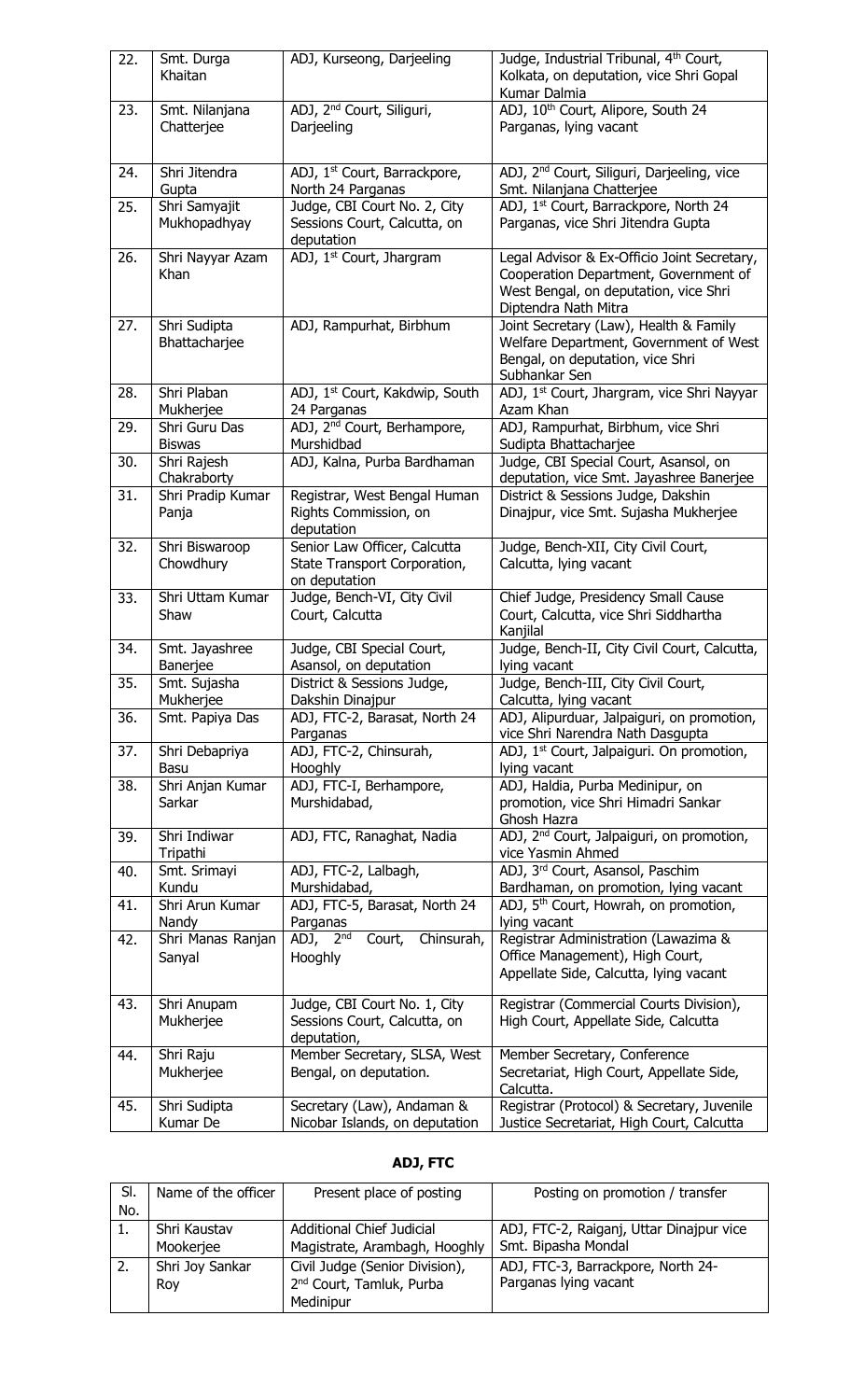| 3.  | Shri Dipanjan Sen                | Chief Metropolitan Magistrate,                               | ADJ, FTC-1, Howrah vice Sri Debdeep                                                    |
|-----|----------------------------------|--------------------------------------------------------------|----------------------------------------------------------------------------------------|
|     |                                  | Calcutta                                                     | Manna, since transferred                                                               |
| 4.  | Shri Annada<br>Sankar            | Chief Judicial Magistrate,<br>Murshidabad                    | ADJ, FTC-1, Bichar Bhavan, Kolkata, lying<br>vacant                                    |
|     | Mukhopadhyay                     |                                                              |                                                                                        |
| 5.  | Shri Anan                        | Chief Judicial Magistrate,                                   | ADJ, FTC-2, Barasat, North 24-Parganas,                                                |
|     | Chattopadhyay                    | Sadar, Darjeeling                                            | vice Smt. Papiya Das                                                                   |
| 6.  | Shri Arindam                     | Civil Judge (Senior Division),                               | ADJ, FTC-2, Diamond Harbour, South 24-                                                 |
|     | Chattopadhyay                    | 7 <sup>th</sup> Court, Alipore, South 24-                    | Parganas, vice Sri Sanjay Ranjan Pal,                                                  |
|     |                                  | Parganas                                                     | since transferred                                                                      |
| 7.  | Smt. Rimpa Roy                   | Chief Judicial Magistrate,                                   | ADJ, FTC, Balurghat, Dakshin Dinajpur,                                                 |
|     |                                  | Purulia                                                      | lying vacant                                                                           |
| 8.  | Shri Anindya                     | Civil Judge (Senior Division),                               | ADJ, FTC-3, Basirhat, North 24-Parganas,<br>vice Sri Arup Kumar Das, since transferred |
| 9.  | Banerjee<br>Shri Soumen          | Tehatta, Nadia<br><b>Additional Chief Judicial</b>           | ADJ, FTC-4, Barasat, North 24-Parganas,                                                |
|     | Sarkar                           | Magistrate, Lalbagh,                                         | vice Sri Baishnab Sarkar, since transferred                                            |
|     |                                  | Murshidabad                                                  |                                                                                        |
| 10. | Smt. Chandraprova                | Chief Judicial Magistrate, Suri,                             | ADJ, FTC-3, Diamond Harbour, South 24-                                                 |
|     | Chakraborty                      | Birbhum                                                      | Pargans lying vacant                                                                   |
|     | (Saha)                           |                                                              |                                                                                        |
| 11. | Shri Sudeep                      | Registrar, DJ's Court, Sadar                                 | ADJ, FTC-2, Howrah, lying vacant                                                       |
|     | Banerjee                         | Paschim Medinipur                                            |                                                                                        |
| 12. | Shri Basant<br>Sharma            | Secretary, District Legal<br>Services Authority, Jalpaiguri, | ADJ, FTC-1, Raiganj, Uttar Dinajpur, vice<br>Smt. Leena Golder, since transferred      |
|     |                                  | on deputation                                                |                                                                                        |
| 13. | Smt. Soma                        | Civil Judge (Senior Division),                               | ADJ, FTC-2, Bongaon, North 24-Parganas,                                                |
|     | Chakraborty                      | Islampur, Uttar Dinajpur                                     | lying vacant                                                                           |
| 14. | Smt. Sangita                     | Deputy Registrar, West Bengal                                | ADJ, FTC, Chandannagar, Hooghly                                                        |
|     | Mukherjee                        | Human Rights Commission, on                                  | Vice Sri Abhiram Barman, since                                                         |
|     |                                  | deputation                                                   | transferred                                                                            |
| 15. | Smt. Kumkum                      | CJ(SD), 1 <sup>st</sup> Court, Hooghly,                      | ADJ, FTC-1, Islampur, Uttar Dinajpur,                                                  |
| 16. | Chattopadhyay<br>Smt. Dipa Shyam | Sadar<br>Judge, 2 <sup>nd</sup> Labour Court,                | lying vacant<br>ADJ, FTC-2, Jangipur, Murshidabad, lying                               |
|     | Ray                              | Calcutta, on deputation                                      | vacant                                                                                 |
| 17. | Shri Abir                        | Civil Judge (Senior Division),                               | ADJ, FTC-4, Alipore, South 24-Parganas                                                 |
|     | Chatterjee                       | Ranaghat, Nadia                                              | lying vacant                                                                           |
| 18. | Smt. Atrayee                     | Civil Judge (Senior Division),                               | ADJ, FTC-2, Sealdah, South 24-Parganas                                                 |
|     | Manna Chowdhury                  | Jalpaiguri, Sadar                                            | lying vacant                                                                           |
| 19. | Shri Nachiketa                   | Chief Judicial Magistrate,<br>Sadar, Paschim Medinipur       | ADJ, FTC, Kalna, Purba Bardhaman, vice<br>Smt. Sanjukta Sengupta, since transferred    |
| 20. | Bera<br>Shri Joyprakash          | Judge, Small Causes Court,                                   | ADJ, FTC-4, Krishnanagar, Nadia, vice                                                  |
|     | Roy                              | Sealdah, South 24-Parganas                                   | Smt. Anindita Ganguly, since transferred                                               |
| 21. | Shri Sandip                      | Chief Judicial Magistrate,                                   | ADJ, FTC, Rampurhat, Birbhum, lying                                                    |
|     | Chakrabarti                      | Asansol, Paschim Bardhaman                                   | vacant                                                                                 |
| 22. | Smt. Barnali                     | CJM, Hooghly                                                 | ADJ, FTC-2, Lalbagh, Murshidabad lying                                                 |
|     | Dasgupta                         |                                                              | vacant                                                                                 |
| 23. | Sri Teerthankar                  | Civil Judge (Senior Division),                               | ADJ, FTC, Sadar, Bankura, vice Sri Arijit                                              |
|     | Bhattacharyya                    | Kalyani, Nadia                                               | Mukhopadhyay, since transferred                                                        |
| 24. | Sri Arijit<br>Mukhopadhyay       | ADJ, FTC Sadar, Bankura                                      | ADJ, FTC, Ranaghat, Nadia, vice Indiwar<br>Tripathi, since transferred                 |
| 25. | Smt Sanjukta                     | ADJ, FTC, Kalna, Purba                                       | ADJ, FTC, Cooch Behar, lying vacant                                                    |
|     | Sengupta                         | Bardhaman                                                    |                                                                                        |
| 26. | Sri Pinaki Mitra                 | ADJ, FTC, Katwa, Purba                                       | ADJ, FTC-2, Malda, lying vacant                                                        |
| 27. | Sri Abhiram                      | Bardhaman<br>ADJ, FTC, Chandernagore,                        | ADJ, FTC-1, Alipurduar, Jalpaiguri, vice                                               |
|     | Barman                           | Hooghly                                                      | Smt. Suparna Bandyopadhyay, since                                                      |
|     |                                  |                                                              | transferred                                                                            |
| 28. | Sri Debdeep Manna                | ADJ, FTC-2, Howrah                                           | ADJ, FTC-2, Berhampore, Murshidabad,                                                   |
|     |                                  |                                                              | vice Sri Sarad Kumar Chhetri, since                                                    |
| 29. | Smt Suparna                      | ADJ, FTC-1, Jalpaiguri                                       | transferred<br>ADJ, FTC-2, Chinsurah, Hooghly, vice Sri                                |
|     | Bandyopadhyay                    |                                                              | Debapriya Basu, since transferred                                                      |
|     | (Ghosh)                          |                                                              |                                                                                        |
| 30. | Sri Rajasri Basu                 | ADJ, FTC-2, Sadar, Jalpaiguri                                | ADJ, FTC, Katwa, Purba Bardhaman, vice                                                 |
|     | Adkikari                         |                                                              | Sri Pinaki Mitra, since transferred                                                    |
| 31. | Sri Hiranmoy<br>Sanyal           | ADJ, FTC-3, Malda                                            | ADJ, FTC-1, Krishnangar, Nadia, lying<br>vacant                                        |
| 32. | Sri Sarad Kumar                  | CJ (SD), Jangipur then ADJ,                                  | ADJ, FTC, Siliguri, Darjeeling, lying vacant                                           |
|     | Chhetri                          | FTC-2, Berhampore,                                           |                                                                                        |
|     |                                  | Murshidabad                                                  |                                                                                        |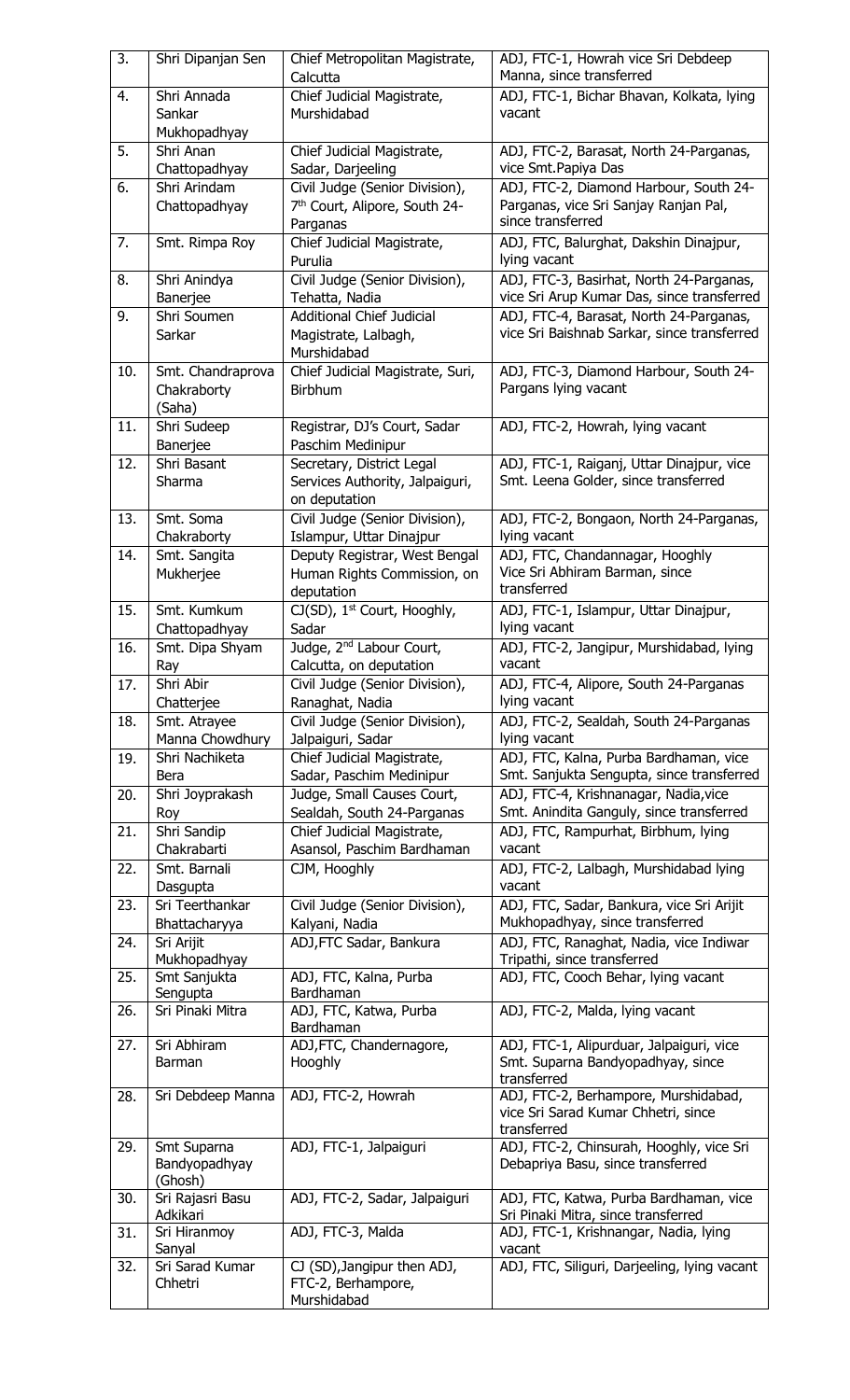| 33. | Smt Sushmita        | ACJM and now ADJ, FTC-1,        | ADJ, FTC-5, Barasat, North 24-Parganas,   |
|-----|---------------------|---------------------------------|-------------------------------------------|
|     | Mukherji            | Kandi, Murshidabad              | lying vacant                              |
| 34. | Smt Madhumita       | ADJ, FTC-2, Kandi,              | ADJ, FTC-2, Basirhat, North 24-PArganas,  |
|     | Roy-III             | Murshidabad                     | vice Sri Binay Kumar Prasad, since        |
|     |                     |                                 | transferred                               |
| 35. | Sri Ansuman         | ADJ, FTC-2, Krishnagar, Nadia   | ADJ, FTC-2, Alipore, South 24-Parganas,   |
|     | Chattopadhyay       |                                 | lying vacant                              |
| 36. | Sri Anindita        | ADJ, FTC-4, Krishnagar          | ADJ, FTC-1, Contai, Purba Medinipur, vice |
|     | Ganguli             |                                 | Smt. Ali Biswas Sarkar                    |
| 37. | Sri Baishnab Sarkar | ADJ, FTC-4, Barasat,            | ADJ, FTC-1, Kandi, Murshidabad, vice      |
|     |                     | North 24-Pgs                    | Smt. Sushmita Mukherji, since transferred |
|     |                     |                                 |                                           |
| 38. | Sri Tapas Chandra   | ADJ, FTC-1, Barrackpore, North  | ADJ, FTC-3, Malda, vice Sri Hiranmoy      |
|     | Das                 | 24-Pgs                          | Sanyal, since transferred                 |
| 39. | Sri Tapas Kumar     | ADJ, FTC-4, Barrackpore, North  | ADJ, FTC-1, Purulia, lying vacant         |
|     | Mitra               | 24-Pgs                          |                                           |
| 40. | Sri Arup Kumar      | ADJ, FTC-3, Basirhat, North     | ADJ, FTC-4, Barrackpore, North 24-        |
|     | Das                 | 24Pgs                           | Parganas, vice Sri Tapas Kumar Mitra      |
| 41. | Sri Asish Gupta     | ADJ, FTC-1, Tamluk, Purba       | ADJ, FTC-1, Sealdah, South 24-Parganas,   |
|     |                     | Medinipur                       | vice Salim Ahmed Ansari, since            |
|     |                     |                                 | transferred                               |
| 42. | Smt Ali Biswas      | ADJ, FTC-1, Contai, Purba       | ADJ, FTC-2, Krishnanagar, Nadia, vice Sri |
|     | (Sarkar)            | Medinipur                       | Ansuman Chattopadhyay, since              |
|     |                     |                                 | transferred                               |
| 43. | Smt Leena Golder    | ADJ, FTC-1, Raiganj, Uttar      | ADJ, FTC-1, Tamluk, Purba Medinipur,      |
|     |                     | Dinajpur                        | vice Sri Asish Gupta, since transferred   |
| 44. | Smt. Bipasha        | ADJ, FTC-2, Raiganj, Uttar      | ADJ, FTC-4, Diamond Harbour, South 24-    |
|     | Mondal              | Dinajpur                        | Parganas, lying vacant                    |
| 45. | Abu Helal Manjurur  | ADJ, FTC-6, Alipore, South 24-  | ADJ, FTC, Haldia, Purba Medinipur, lying  |
|     | Rahaman             | Pqs                             | vacant                                    |
|     |                     |                                 |                                           |
| 46. | Sri Sanjay Ranjan   | ADJ, FTC-2, Diamond Harbour,    | ADJ, FTC-2, Kandi, Murshidabad, vice      |
|     | Pal                 | South 24-Pgs                    | Smt. Madhumita Roy-III, since transferred |
|     |                     |                                 |                                           |
| 47. | Salim Ahmed         | ADJ, FTC-1, Sealdah             | ADJ, FTC-1, Lalbagh, Murshidabad, lying   |
|     | Ansari              |                                 | vacant                                    |
| 48. | Sri Binay Kumar     | ADJ, FTC-2, Basirhat, North 24- | ADJ, FTC-1, Jalpaiguri, lying vacant      |
|     | Prasad              | Parganas                        |                                           |
| 49. | Sri Bibhuti Narayan | ADJ, FTC-1, Basirhat, North 24- | ADJ, FTC-2, Sadar, Jalpaiguri, Smt.       |
|     | Singh               | Parganas                        | Rajashri Basu Adhikary, since transferred |

### **CJ(SD)/CJM/ACJM**

| SI.<br>No. | Name of the officer          | Present place of posting                            | Posting on promotion / transfer                                                                         |
|------------|------------------------------|-----------------------------------------------------|---------------------------------------------------------------------------------------------------------|
| 1.         | Sri Arindam<br>Chakraborty-I | MM, 10 <sup>th</sup> Court, Calcutta                | CJ(SD), Baruipur, South 24 Parganas,<br>lying vacant                                                    |
| 2.         | Smt. Leena<br>Chatterjee     | JM, 5 <sup>th</sup> Court, Alipore, South<br>24-Pgs | CJ(SD), Kalyani, Nadia, vice Sri<br>Teerthankar Bhattacharya since<br>transferred                       |
| 3.         | Smt. Pritamana<br>Nanda      | CJ(JD)-cum-JM, Kurseong,<br>Darjeeling              | Secretary, DLSA, Barasat, North 24<br>Parganas, vice Smt. Eden Lamasaa, since<br>transferred            |
| 4.         | Smt. Sharmistha<br>Ghosh-II  | JM, 2 <sup>nd</sup> Court, Siliguri,<br>Darjeeling  | Secretary, DLSA, Hooghly, vice Sri Anirban<br>Ray, since transferred                                    |
| 5.         | Smt. Moumita Roy             | MM,11 <sup>th</sup> Court, Calcutta                 | ACJM, Buniadpur, Dakshin Dinajpur, vice<br>Smt. Krishnanjana Ray, since transferred                     |
| 6.         | Smt. Sunanda De<br>Sarkar    | CJ(JD), 2 <sup>nd</sup> Court, Ranaghat,<br>Nadia   | CJ(SD), 2 <sup>nd</sup> Court, Barasat, North 24<br>Parganas, vice Sri Souvik De, since<br>transferred  |
| 7.         | Smt Nilanjana<br>Ghosh       | JM, 3rd Court, Ranaghat,<br>Nadia                   | CJ(SD), Jangipur, Murshidabad, vice Sri<br>Madhusudan Pal, since transferred                            |
| 8.         | Sri Biplab Shee              | CJ(JD), Ghatal, Paschim<br>Medinipur                | ACJM, Bongaon, North 24 Parganas, vice<br>Sri Debasish Santra, since transferred                        |
| 9.         | Sri Koushik Kundu            | JM. 7 <sup>th</sup> Court, Sadar, Bankura           | Registrar, City Sessions Court, Calcutta,<br>vice Sri Shyama Prasad Chattopadhyay,<br>since transferred |
| 10.        | Smt. Rinjee Doma<br>Lama     | MM, 13 <sup>th</sup> Court, Calcutta                | ACJM, Barasat, North 24-Parganas vice<br>Sarmistha Ghosh-I, since transferred                           |
| 11.        | Smt. Kalyani<br>Jogasarma    | JM, 3rd Court, Sadar, Cooch<br>behar                | Secretary, DLSA, Cooch Behar, vice Sri<br>Bikash Lama, since transferred                                |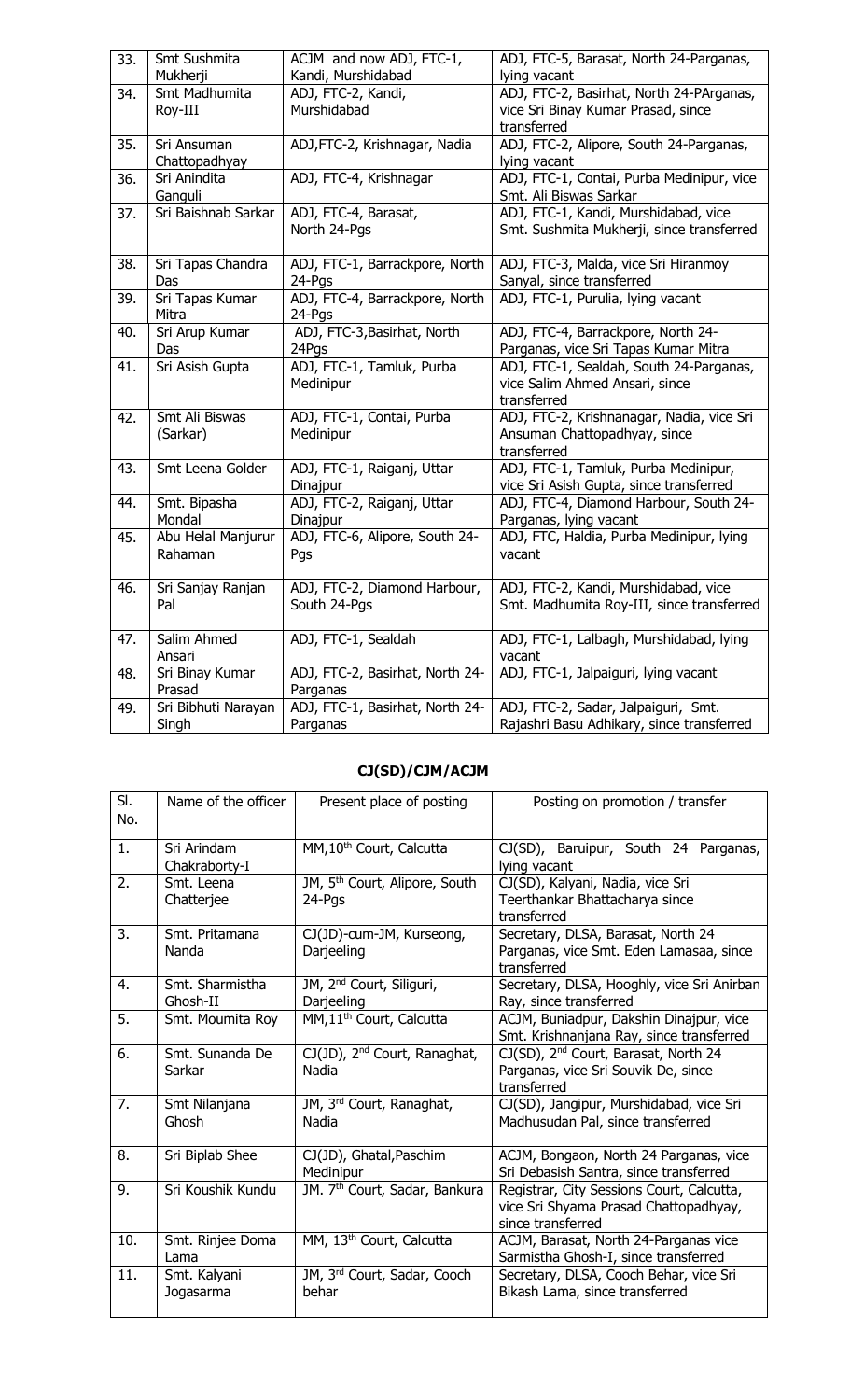| 12. | Sri Rajib Singh                  | JM, 5 <sup>th</sup> Court, Asansol,                      | CJ(SD), 1 <sup>st</sup> Court, Sadar, Hooghly, vice                                       |
|-----|----------------------------------|----------------------------------------------------------|-------------------------------------------------------------------------------------------|
|     |                                  | Paschim Bardhaman                                        | Smt. Kumkum Chattopadhyay, since<br>transferred                                           |
| 13. | Smt. Ishita Ray                  | JM, 4 <sup>th</sup> Court, Asansol,                      | ACJM, Chandernagore, Hooghly vice Smt.                                                    |
|     |                                  | Paschim Bardhaman                                        | Rina Talukdar                                                                             |
| 14. | Smt Payel<br>Banerjee-1          | JM, 2 <sup>nd</sup> Court, Sadar,<br>Paschim Medinipur   | ACJM, Diamond Harbour, South 24<br>Parganas. lying vacant                                 |
| 15. | Sri Gourab Ghosh                 | CJ(JD), 1 <sup>st</sup> Court, Dubrajpur,                | CJ(SD), 2 <sup>nd</sup> Court, Sadar, Paschim                                             |
|     |                                  | <b>Birbhum</b>                                           | Medinipur, vice Sri Sisir Kumar Meyur                                                     |
|     |                                  |                                                          | since transferred                                                                         |
| 16. | Sri Amar Chandra<br>Das          | JM, 2 <sup>nd</sup> Court, Jangipur,<br>Murshidabad      | CJ(SD), 1 <sup>st</sup> Court, Alipur, South 24<br>Parganas, vice Sri Hidayatullah Bhutia |
|     |                                  |                                                          | since transferred                                                                         |
| 17. | Smt. Urmi Sinha                  | CJ(JD), Balurghat, Dakshin                               | CJ(SD), 3rd Court, Barasat, North 24                                                      |
|     |                                  | Dinajpur                                                 | Parganas vice Sri Samaresh Bera, since<br>transferred                                     |
| 18. | Sri Asimananda                   | Principal Magistrate, JJB,                               | ACJM, Durgapur, Paschim Bardhaman,                                                        |
|     | Mandal                           | Murshidabad                                              | vice Sri Soumya Chatterjee since                                                          |
| 19. | Smt Mala                         | CJ(JD)-cum- JM, Dinhata,                                 | transferred<br>CJ(SD), 1 <sup>st</sup> Court, Purulia, vice Sri Gairik                    |
|     | Chakraborty                      | Cooch Behar                                              | Roy since transferred                                                                     |
|     | (Roychowdhury)                   |                                                          |                                                                                           |
| 20. | Smt Sukti Sarkar                 | JM, 6 <sup>th</sup> Court, Sadar, Bankura                | ACJM, Jhargram, vice Sri Rishi Kushary,<br>since transferred.                             |
| 21. | Smt Susmita Khan                 | JM, 1 <sup>st</sup> Court, Sadar,                        | Deputy Registrar, West Bengal, Human                                                      |
|     |                                  | Jalpaiguri                                               | Rights Commission, Kolkata, on                                                            |
|     |                                  |                                                          | deputation vice Smt. Sangita Mukherjee,                                                   |
| 22. | Smt Sharmistha                   | JM, 5 <sup>th</sup> Court, Barrackpore,                  | since transferred<br>CJ(SD), Lalbagh, Murshidabad, vice Smt.                              |
|     | Nag (Paul)                       | North 24-Pgs                                             | Mou Ghatak Majumdar, since transferred                                                    |
| 23. | Smt Suparna Roy-                 | CJ(JD), 2 <sup>nd</sup> Court, Uluberia,                 | CJ(SD), Bolpur, Birbhum, vice Sri                                                         |
| 24. | Ш<br>Sri Subhajit Rakshit        | Howrah<br>JM, Kandi, Murshidabad                         | Debasish Panja, since transferred<br>CJ(SD), 2 <sup>nd</sup> Court, Baruipur, South 24    |
|     |                                  |                                                          | Parganas, vice Sri Tarun Kumar Mondal,                                                    |
|     |                                  |                                                          | since transferred                                                                         |
| 25. | Sri Manabendra<br>Nath Ghosh     | JM, 3rd Court, Suri, Birbhum                             | Judge, 2 <sup>nd</sup> Court, PSCC, Kolkata, vice Sri<br>Somak Das, since transferred     |
| 26. | Smt Sumana Garain                | MM, 5 <sup>th</sup> Court, Calcutta                      | ACJM, Rampurhat, Birbhum, vice Sri Parag                                                  |
|     |                                  |                                                          | Neogi, since transferred                                                                  |
| 27. | Smt Kanika Roy                   | CJ(JD), 2 <sup>nd</sup> Court, Khatra,<br><b>Bankura</b> | CJ(SD), Balurghat, Dakshin Dinajpur, vice<br>Smt. Madhumita Chowdhury, since              |
|     |                                  |                                                          | transferred                                                                               |
| 28. | Sri Sanjoy Naskar                | CJM, Car Nicobar, A & N                                  | CJM, Hooghly, vice Smt. Barnali Dasgupta,                                                 |
| 29. | Sri Rajkumar Naiya               | Islands<br>CJM, Mayabunder, A & N                        | since transferred<br>CJ(SD), 1 <sup>st</sup> Court, Barasat, North 24                     |
|     |                                  | Islands                                                  | Pargana                                                                                   |
| 30. | Sri Goutam Naskar                | CJ(SD), Sadar, Bankura                                   | ACJM, Arambagh, Hooghly vice Koustav                                                      |
| 31. | Sri Sandip Kumar                 | CJ(SD), Bishnupur, Bankura                               | Mookerjee, since transferred<br>CJM, Baasat, Sadar, North 24 Parganas,                    |
|     | Kundu                            |                                                          | lying vacant                                                                              |
| 32. | Smt Uma Banerjee                 | ACJM, Khatra, Bankura                                    | ACJM, Contai, Purba Medinipur, vice Sri                                                   |
| 33. | Singha Roy<br>Sri Sumit Adhikari | CJ(SD), Khatra, Bankura                                  | Jagolyoti Bhattacharya, since transferred<br>CJM, Jhargram, vice Sri Edwin Lepcha,        |
|     |                                  |                                                          | since transferred                                                                         |
| 34. | Smt Sangita Dutta                | CJ(SD), Sadar, Purba                                     | CJ(SD), Darjeeling vice Sri Amitava                                                       |
| 35. | Sri Surajit Mandal               | Bardhaman                                                | Mukherjee, since transferred                                                              |
|     |                                  | CJ(SD), Katwa, Purba<br>Bardhaman                        | Sr. Municipal Magistrate, Kolkata, vice Sri<br>Pradip Adhikary                            |
| 36. | Sri Soumya                       | Principal Magistrate, JJB,                               | ACJM, 2 <sup>nd</sup> Court, Haldia, Purba Medinipur,                                     |
| 37. | Chatterjee<br>Sri Biswanath      | Birbhum                                                  | lying vacant.<br>CJ(SD), Katwa, Purba Bardhaman, vice Sri                                 |
|     | Pramanick                        | CJ(SD), Suri, Birbhum                                    | Surajit Mondal                                                                            |
| 38. | Sri Debasis Panja                | CJ(SD), Bolpur, Birbhum                                  | CJ(SD), Bongaon, North 24 Parganas, vice                                                  |
|     |                                  |                                                          | Sri Sridhar Chandra Su, since transferred                                                 |
| 39. | Sri Parag Neogi                  | ACJM, Rampurhat, Birbhum                                 | CJ(SD), Kharagpur, Paschim Medinipur<br>vice Nuruzzman Ali, since transferred             |
| 40. | Sri Debasree Lahiri              | CJ(SD), Addl. Court, Hooghly                             | ACJM, Alipurduar, Jalpaiguri, vice Sri                                                    |
|     |                                  |                                                          | Mrityunjay Karmakar                                                                       |
| 41. | Smt Rina Talukdar                | ACJM, Chandannagar,<br>Hooghly                           | CJM, Sadar, Purulia, vice Smt. Rimpa Roy,<br>since transferred                            |
| 42. | Arfa Yasmin                      | CJ(SD), 1 <sup>st</sup> Court, Sadar,                    | CJ(SD), Suri, Birbhum, vice Sri Biswanath                                                 |
|     |                                  | Howrah                                                   | Pramanik, since transferred                                                               |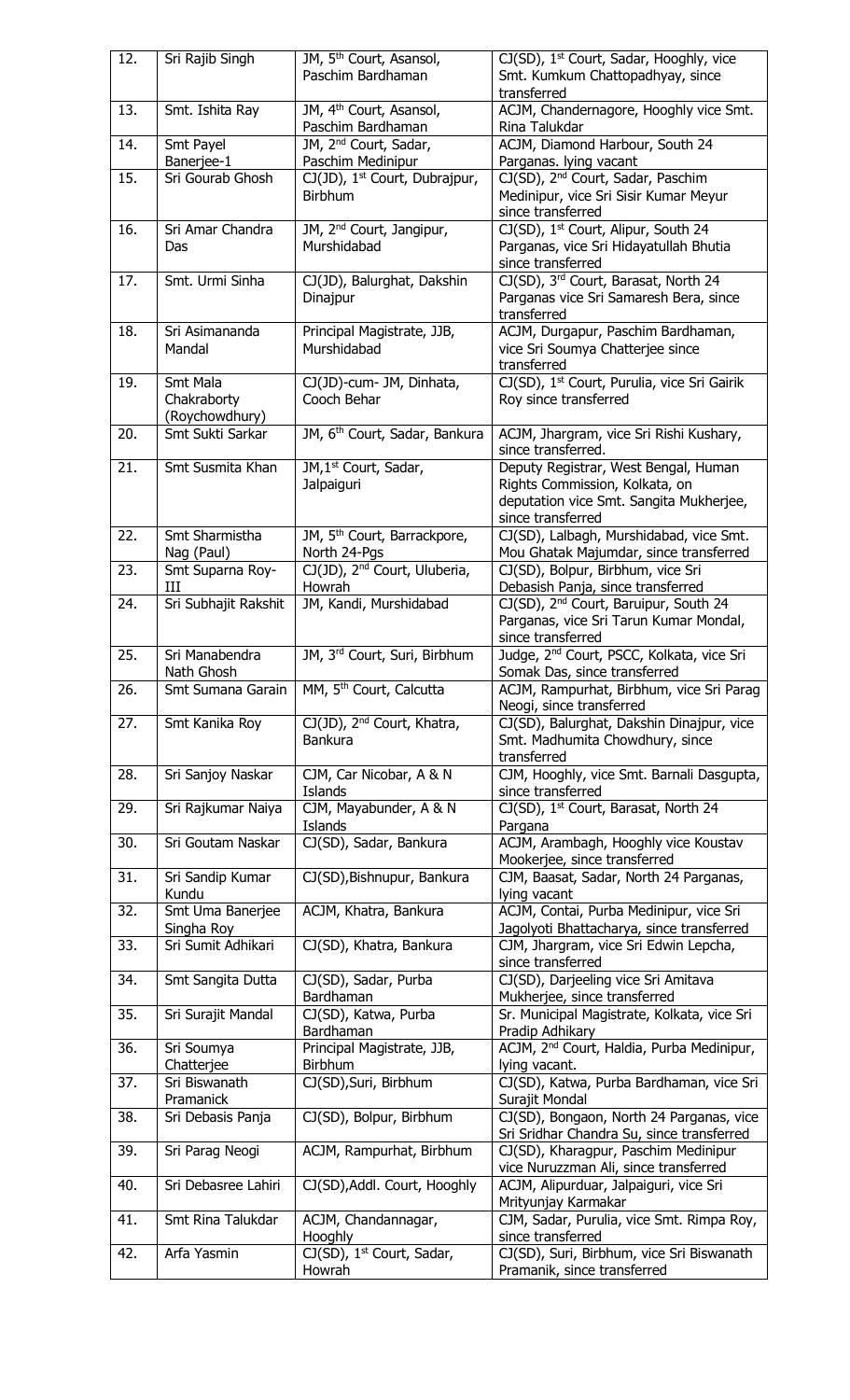| 43. | Smt Anamitra                    | CJ(SD), 3 <sup>rd</sup> Court, Howrah   | CJ(SD), Sadar, Jalpaiguri, vice Smt,                   |
|-----|---------------------------------|-----------------------------------------|--------------------------------------------------------|
|     | Bhattacharya                    |                                         | Atrayee Manna Chowdhury, since                         |
|     |                                 |                                         | transferred                                            |
| 44. | Sri Monodeep                    | ACJM, 1st Court, Calcutta               | ACJM-cum- CJ(SD), Kakdwip, South 24                    |
|     | Dasgupta                        |                                         | Parganas, vice Sri Anindya Ray, since                  |
|     |                                 |                                         | transferred                                            |
| 45. | Sri Pradip Kumar                | Sr. MM, Calcutta                        | CJM, Car Nicobar, A & N Islands, vice Sri              |
|     | Adhikary                        |                                         | Sanjay Naskar, since transferred                       |
| 46. | Sri Syama Prasad                | Registrar, City Sessions                | CJ(SD), Kandi, Murshidabad, vice Sri                   |
|     | Chattopadhyay                   | Court, Calcutta                         | Pabitra Sen                                            |
| 47. | Sri Somak Das                   | Judge, Bench-2, Presidency              | CJ(SD), 3rd Court, Krishnagar, Nadia, lying            |
|     |                                 | Small Causes Court, Calcutta            | vacant                                                 |
| 48. | Sri Soumitra Kumar              | Judge, Bench-6, PSCC,                   | CJ(SD), 2 <sup>nd</sup> Court, Tamluk, Purba           |
|     | Ganguly                         | Calcutta                                | Medinipur vice Sri Joy Shankar Roy, since              |
|     |                                 |                                         | transferred                                            |
|     |                                 |                                         |                                                        |
| 49. | Sri Madhusudan Pal              | CJ(SD), Jangipur,                       | CJ(SD), Tehatta, Nadia, vice Sri Anindya               |
|     |                                 | Murshidabad                             | Banerjee, since transferred                            |
|     |                                 |                                         |                                                        |
| 50. | Sri Pabitra Sen                 | CJ(SD), Kandi, Murshidabad              | ACJM, Kalyani, Nadia, vice Sri Sujoy Bal,              |
|     |                                 |                                         | since transferred                                      |
| 51. | Smt Mou Ghatak                  | CJ(SD), Lalbagh, Murshidabad            | ACJM, Khatra, Bankura, vice Smt. Uma                   |
|     | Majumdar                        |                                         | Banerjee Singha Roy, since transferred                 |
| 52. | Smt Mukulika Sinha              | CJ(SD), 2 <sup>nd</sup> Court, Malda    | CJ(SD), 2 <sup>nd</sup> Court, Sadar, Malda.           |
|     |                                 |                                         |                                                        |
| 53. | Sri Sujoy Bal                   | ACJM, Kalyani, Nadia                    | CJ(SD), Tamluk, Purba Medinipur, vice                  |
|     |                                 |                                         | Smt. Himika Das Banerjee, since<br>transferred         |
| 54. | Sri Anupam Sarkar               | ACJM, 2 <sup>nd</sup> Court, Kalyani,   | Registrar, Sadar, Paschim Medinipur, vice              |
|     |                                 | Nadia                                   | Sri Sudeep Banerjee, since transferred                 |
|     |                                 |                                         |                                                        |
| 55. | Smt Sharmistha                  | ACJM, Barasat, North 24-Pgs             | CJ(SD), 2 <sup>nd</sup> Additional Court, Sadar, Purba |
|     | Ghosh-1                         |                                         | Bardhaman, vice Smt. Glady Bomjan                      |
| 56. | Md. Ehteshamuddin               | CJ(SD), 1 <sup>st</sup> Court, Barasat, | CJ(SD), Khatra, Bankura, vice Sri Sumit                |
|     |                                 | North-24Pgs                             | Adhikary, since transferred                            |
| 57. | Sri Souvik De                   | CJ(SD), 2 <sup>nd</sup> Court, Barasat, | CJM, Murshidabad vice Sri Annada Sankar                |
|     |                                 | North 24-Pgs                            | Mukhopadhyay, since transferred                        |
|     |                                 |                                         |                                                        |
| 58. | Sri Samaresh Bera               | CJ(SD), 3rd Court, Barasat,             | Secretary, DLSA, Purba Medinipur, vice Sri             |
|     |                                 | North 24-Pgs                            | Suman Kumar Ghosh, since transferred                   |
| 59. | Rafique Alam                    | ACJM, Barrackpore, North                | CJM, Mayabunder, A & N Islands, vice Sri               |
|     |                                 | 24-Pgs                                  | Raj Kumar Naiya, since transferred                     |
| 60. | Sri Debashis Santra             | ACJM, Bongaon, North 24-                | Secretary, DLSA, Purulia, vice Sri Argha               |
|     |                                 | Pgs                                     | Banerjee, since transferred                            |
| 61. | Sridhar Chandra Su              | CJ(SD), Bongaon, North 24-              | Judge, Bench-5, PSCC, vice Smt. Leena                  |
|     |                                 | Pgs                                     | Sharma, since transferred                              |
| 62. | Smt Himika Das                  | CJ(SD), 1 <sup>st</sup> Court, Tamluk,  | CJ(SD), Islampur, Uttar Dinajpur, vice                 |
|     |                                 | Purba Medinipur                         | Smt. Soma Chakrabarti.                                 |
| 63. | Sri Jagojyoti                   | ACJM, Contai, Purba                     | CJM, Bankura, vice Sri Mayukh Mukherjee,               |
|     | Bhattacherjee                   | Medinipur                               | since transferred                                      |
| 64. | Smt Subhra                      | CJ(SD), 1 <sup>st</sup> Court, Contai,  | Secretary, DLSA, Bankura, vice Sri                     |
|     | <b>Bhowmik</b><br>Bhattacharjee | Purba Medinipur                         | Aniruddha Saha                                         |
| 65. | Sri Sisir Kumar                 | CJ(SD), 2 <sup>nd</sup> Court, Sadar,   | ACJM, Barrackpore, North 24 Parganas,                  |
|     | Meyur                           | Paschim Medinipur                       | vice Rafique Alam, since transferred                   |
| 66. | Nuruzzaman Ali                  | CJ(SD), Kharagpur, Paschim              | ACJM, 2 <sup>nd</sup> Court, Kalyani, Nadia, vice Sri  |
|     |                                 | Medinipur                               | Anupam Sarkar, since transferred                       |
| 67. | Edwin Lepcha                    | ACJM, 1 <sup>st</sup> Court, Jhargram,  | CJM, Kalimpong, vice Smt. Ishani                       |
|     |                                 | Paschim Medinipur                       | Chakraborty, since transferred                         |
| 68. | Sri Gairik Roy                  | CJ(SD), Purulia                         | CJM, Balurghat, Dakshin Dinajpur, vice Sri             |
|     |                                 |                                         | Subhra Som Ghosal, since transferred                   |
| 69. | Sri Sukumar Mondal              | CJ(SD), Addl. Court, Sadar,             | Registrar-cum-Deputy Secretary, SLSA,                  |
|     |                                 | Purulia                                 | Kolkata, on deputation, vice Sri Arindam               |
|     |                                 |                                         | Datta, since transferred                               |
| 70. | Sri Hidayatullah                | CJ(SD), 1 <sup>st</sup> Court, Alipore, | CJ (SD), Ranaghat, Nadia, vice Sri Abir                |
|     | <b>Bhutia</b>                   | South 24-Pgs                            | Chatterjee, since transferred                          |
| 71. | Smt Sarmistha                   | Registrar, D.J.'s Court,                | CJ(SD), 1 <sup>st</sup> Court, Contai, Purba Medinipur |
|     | Ganguly                         | Alipore, South 24-Pgs                   | vice Subhra Bhowmik Bhattacharya, since                |
|     |                                 |                                         | transferred                                            |
| 72. | Sri Aniruddha Saha              | Secretary, DLSA, Bankura                | ACJM-cum-CJ(SD), Raghunathpur, Purulia,                |
|     |                                 |                                         | lying vacant                                           |
| 73. | Sri Anirban Roy                 | Secretary, DLSA, Hooghly                | CJ(SD), Alipurduar. Jalpaiguri, vice                   |
|     |                                 |                                         | Jyotsna Roy, since transferred                         |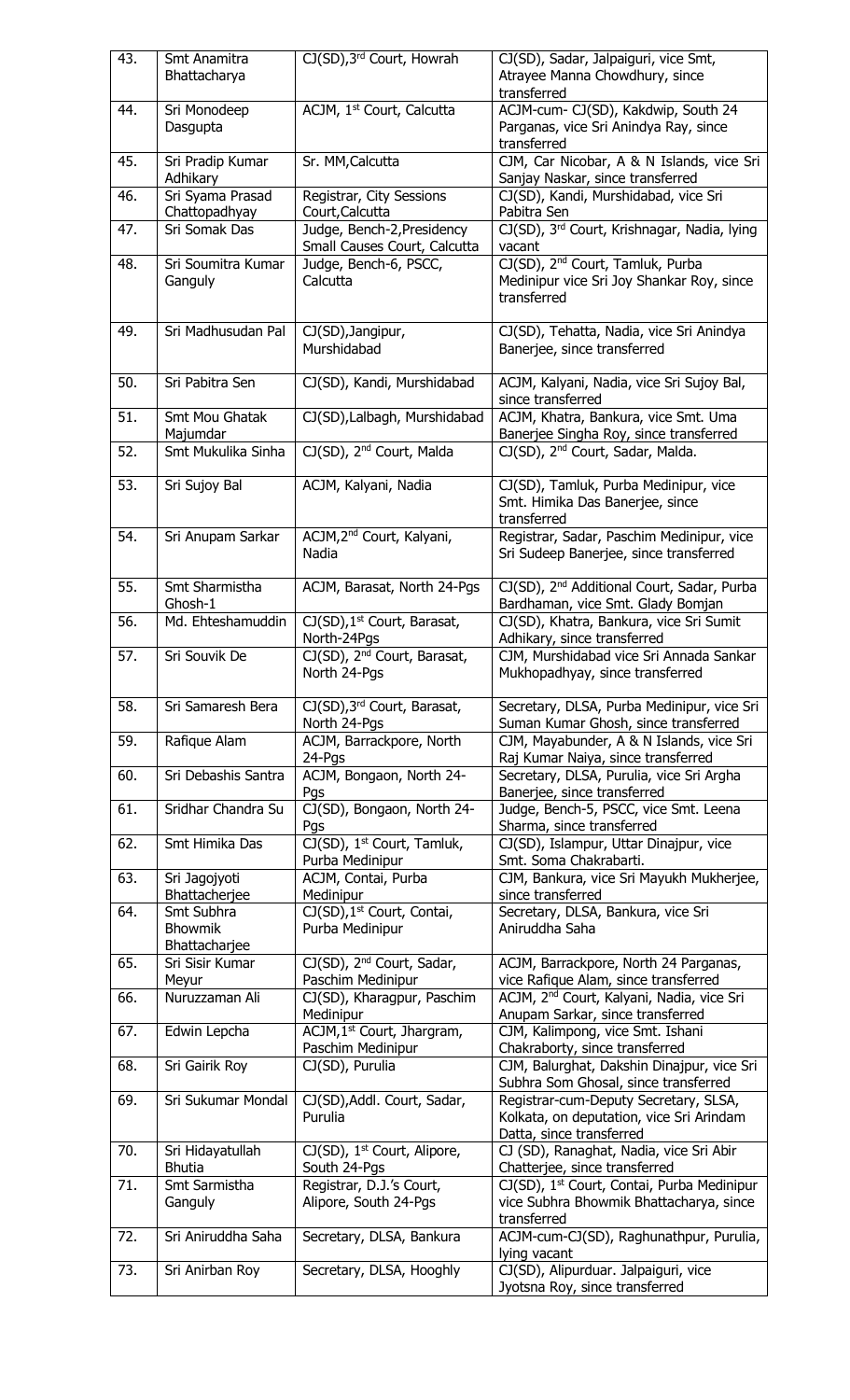| 74. | Sri Suman Kumar<br>Ghosh    | Secretary, DLSA, Purba<br>Medinipur                                  | CJ(SD), Addl. Court, Sadar, Purulia, vice<br>Sri Sukumar Mondal, since transferred                              |
|-----|-----------------------------|----------------------------------------------------------------------|-----------------------------------------------------------------------------------------------------------------|
| 75. | Sri Argha Banerjee          | Secretary, DLSA, Purulia                                             | Judge, 2 <sup>nd</sup> Labour, Court, Kolkata, on<br>deputation, vice Smt. Dipa Shyam Ray,<br>since transferred |
| 76. | Sri Arindam Datta           | Registrar-cum-Deputy<br>Secretary, SLSA, Kolkata                     | ACJM, Lalbagh, Murshidabad, vice Sri<br>Soumen Sarkar, since transferrred.                                      |
| 77. | Smt Ishani<br>Chakraborty   | CJM, Kalimpong                                                       | CJM, Paschim Medinipur vice Sri Nachiketa<br>Bera since transferred                                             |
| 78. | Smt Jyotsna Roy             | CJ(SD), Alipurduar, Jalpaiguri                                       | CJ(SD), Bishnupur, Bankura, vice Sri<br>Sandip Kumar Kundu, since transferred                                   |
| 79. | Sri Mrinal Kanti<br>Mandal  | ACJM, Mathabhanga,<br>Coochbehar                                     | CJM, Malda, vice Sri Abhijit Ghosh, since<br>transferred                                                        |
| 80. | Sri Subhra Som<br>Ghosal    | CJM, Balurghat, Dakshin<br>Dinajpur                                  | CJM, Alipore, South 24 Parganas, vice Sri<br>Subrata Mukherjee, since transferred                               |
| 81. | Smt. Madhumita<br>Chowdhury | CJ(SD), Balurghat, Dakshin<br>Dinajpur                               | Judge, 6 <sup>th</sup> Court, PSCC, Kolkata, vice Sri<br>Soumitra Kumar Ganguly, since<br>transferred           |
| 82. | Sri Rishi Kushary           | ACJM, Jhargram                                                       | CJ(SD), Addl. Court, Sadar, Hooghly, vice<br>Smt. Debashree Lahiri                                              |
| 83. | Sri Amitabha<br>Mukherjee   | CJ(SD), Darjeeling                                                   | Secretary, DLSA, Paschim Medinipur, vice<br>Sri Samrat Roy, since transferred                                   |
| 84. | Sri Anindya Ray             | ACJM-cum- CJ(SD), Kakdwip,<br>South 24-Parganas                      | CJM, Darjeeling, vice Sri Anan<br>Chattopadhyay, since transferred                                              |
| 85. | Sri Bikash Lama             | Secretary, DLSA, Cooch<br>Behar                                      | CJ(SD), 8 <sup>th</sup> Court, Alipore, South 24<br>Parganas, lying vacant.                                     |
| 86. | Sri Mrityunjay<br>Karmakar  | LRO, Jalpaiguri & now ACJM,<br>Alipurduar, Jalpaiguri                | Judge, Small Causes Court, Sealdah,<br>South 24-Parganas, vice Sri Jayprakash<br>Roy                            |
| 87. | Smt. Leena Sharma           | Judge, Bench-5, PSCC,<br>Calcutta                                    | Registrar, Alipore, South 24 Parganas vice<br>Smt. Sharmistha Ganguly since<br>transferred                      |
| 88. | Sri Tarun Kumar<br>Mondal   | CJ(SD), 2 <sup>nd</sup> Court, Baruipur,<br>South 24-Parganas        | CJM, Asansol, Paschim Bardhaman vice Sri<br>Sandip Chakrabarti, since transferred                               |
| 89. | Smt. Glady Bomjan           | CJ(SD), 2 <sup>nd</sup> Addl. Court,<br>Sadar, Purba Bardhaman       | Secretary, DLSA, Jalpaiguri, vice Sri<br>Basant Sharma, since transferred                                       |
| 90. | Smt. Supriya Khan           | Administrative Officer, WB<br>Judicial Academy                       | CJ(SD), Assansol, Paschim Bardhaman,<br>lying vacant                                                            |
| 91. | Smt. Shrutirupa<br>Ghosh    | CJ(SD), 1 <sup>st</sup> Court, Malda                                 | CJ(SD), 3 <sup>rd</sup> Court, Howrah, vice Smt.<br>Anamitra Bhattacharya, since transferred                    |
| 92. | Sri Abhijit Ghosh           | CJM, Malda                                                           | CJ(SD), 1 <sup>st</sup> Court, Howrah, vice Smt. Arfa<br>Yasmin, since transferred                              |
| 93. | Eden Lamasaa                | Secretary, DLSA, Barasat,<br>North 24-Parganas                       | ACJM, Mathabhanga, Cooch Behar, vice<br>Sri Mrinal Kanti Mondal, since transferred                              |
| 94. | Smt. Krishnanjana<br>Ray    | ACJM, Buniadpur, Dakshin<br>Dinajpur                                 | CJ(SD), Sadar, Purba Bardhaman, vice<br>Smt. Sangita Datta since transferred                                    |
| 95. | Sri Samrat Ray              | Secretary, DLSA, Paschim<br>Medinipur                                | CJ(SD), Diamond Harbour, South 24-<br>Parganas, lying vacant                                                    |
| 96. | Sri Ayan Banerjee           | ACJM, Bolpur, Birbhum                                                | CJM, Birbhum, vice Smt. Chandraprova<br>Chakraborty, since transferre                                           |
| 97. | Sri Subhadeep Ray           | ACJM, Suri, Birbhum                                                  | ACJM, Bolpur, Birbhum, vice Sri Ayan<br>Kumar Banerjee, since transferred                                       |
| 98. | Smt. Sudipa<br>Banerjee     | CJ(JD), 2 <sup>nd</sup> Court, Diamond<br>Harbour, South 24-Parganas | Administrative Officer, WB Judicial<br>Academy, Kolkata                                                         |

# **CJ(JD)/JM**

| SI. | Name of the        | Present place of posting                    | Posting on promotion / transfer                          |
|-----|--------------------|---------------------------------------------|----------------------------------------------------------|
| No. | officer            |                                             |                                                          |
| 1.  | Sri Prem Prakash   | Judicial<br>Magistrate,<br>Railway          | Civil<br>Judge (Junior Division),<br>Khatra,             |
|     | Chaturvedi         | Court, Ranaghat, Nadia                      | Bankura vice Mr. Jamshed Shaikh                          |
| 2.  | Mr. Moyazzem       | Judicial Magistrate, 4 <sup>th</sup> Court, | Magistrate, Juvenile Justice<br>Principal                |
|     | <b>Hossain</b>     | Durgapur, Paschim Bardhaman                 | Board, South 24-Parganas vice Sri Uttam                  |
|     |                    |                                             | Das                                                      |
| 3.  | Ali Asgor          | Judicial<br>Magistrate,<br>Dantan,          | Magistrate, 5 <sup>th</sup> Court,<br>Judicial<br>Sadar, |
|     | Allauddin Ahmed    | Paschim Medinipur                           | Bankura vice Smt. Namrata Singh                          |
| 4.  | Sri Arnab          | Civil Judge (Junior Division),              | Judicial Magistrate, 3 <sup>rd</sup> Court, Krishnagore, |
|     | Mukheriee          | Sadar, Coochbehar                           | Nadia vice Ms. Pragyamita Sen Sarkar                     |
| 5.  | Sri Prajjwal Ghosh | Judicial Magistrate, 2 <sup>nd</sup> Court, | Magistrate, 3rd Court,<br>Judicial<br>Suri,              |
|     |                    | Kalna, Purba Bardhaman                      | Birbhum vice Sri Manabendra Nath Ghosh                   |
| 6.  | Ms. Paramita Paul  | Civil Judge (Junior Division)-              | Magistrate, Juvenile Justice<br>Principal                |
|     |                    | cum-Judicial Magistrate, Mirik,             | Board, Purba Medinipur vice Sri Arpit                    |
|     |                    | Darieeling                                  | Bhattacharya                                             |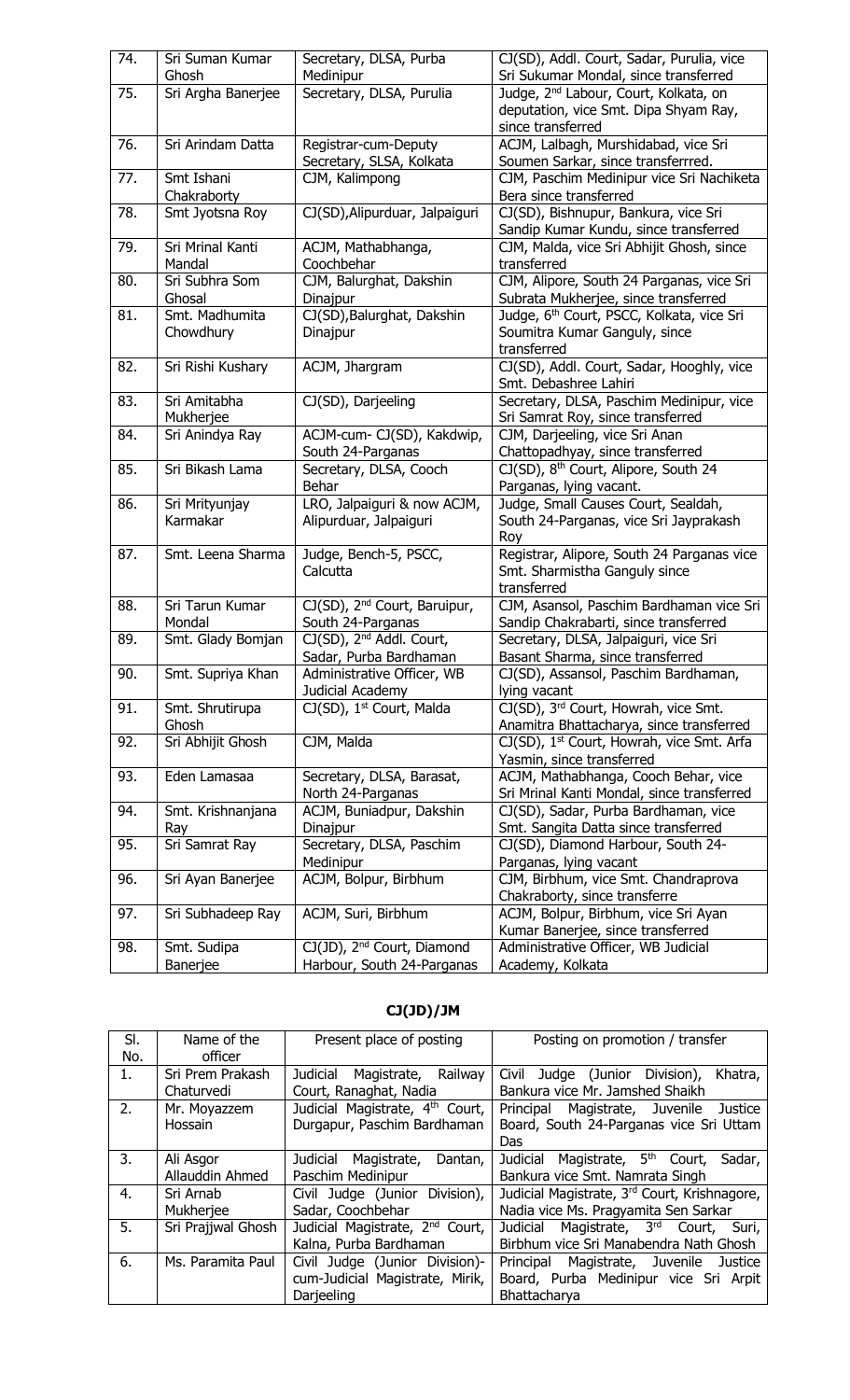| 7.  | Ms. Pragyamita<br>Sen Sarkar      | Judicial Magistrate, 3rd Court,<br>Krishnagore, Nadia                                   | CJ(JD), 2 <sup>nd</sup> Court, Bolpur, Birbhum vice Sri<br>Suranjan Chakraborty                                          |
|-----|-----------------------------------|-----------------------------------------------------------------------------------------|--------------------------------------------------------------------------------------------------------------------------|
| 8.  | Md. Nurjaman<br>Khan              | JM-cum-CJ(JD), 1st Court, Port<br>Blair, Andaman & Nicobar<br>Islands                   | Judicial Magistrate, 3rd Court, Ranaghat,<br>Nadia vice Smt. Nilanjana Ghosh                                             |
| 9.  | Smt. Soroshi<br>Goswami           | Civil Judge (Junior Division),<br>2 <sub>nd</sub><br>Court,<br>Jangipur,<br>Murshidabad | Judicial Magistrate, 6 <sup>th</sup> Court, Sadar,<br>Howrah vice Shahid Parvez                                          |
| 10. | Ms. Kadambari<br>Adhikary         | Magistrate, Addl.<br>Judicial<br>Court, Arambagh, Hooghly                               | Municipal Magistrate, 4 <sup>th</sup> Court, Calcutta<br>vice Sri Sourav Subba                                           |
| 11. | Ms. Sosanna Rai                   | Judicial Magistrate, 2 <sup>nd</sup> Court,<br>Sealdah, South 24-Parganas               | Judicial Magistrate, 3 <sup>rd</sup> Court, Bishnupur,<br>Bankura vice Sri Amit Sarkar                                   |
| 12. | Sri Debayan<br>Ganguly            | Judicial Magistrate, 2 <sup>nd</sup> Court,<br>Chandernagore, Hooghly                   | Civil Judge (Junior Division), 2 <sup>nd</sup> Court,<br>Katwa, Purba Bardhaman vice<br>Ms.<br>Madhurima Goswami         |
| 13. | Ms. Debasmita<br>Kundu            | Civil Judge (Junior Division),<br>Buniadpur, Dakshin Dinajpur                           | Civil Judge (Junior Division), 1 <sup>st</sup> Court,<br>Baruipore, South 24-Parganas vice Sri<br>Ganesh Das             |
| 14. | Sri Dhrubajyoti<br>Bhattacharya   | Judicial Magistrate, 3rd Court,<br>Durgapur, Paschim Bardhaman                          | Magistrate, Railway<br>Judicial<br>Court,<br>Ranaghat, Nadia vice Sri Prem Prakash<br>Chaturvedi                         |
| 15. | Sri Niladri Kumar<br>Nath         | Judicial<br>Magistrate,<br>Amta,<br>Howrah                                              | 1 <sup>st</sup><br>Magistrate,<br>Judicial<br>Court,<br>Berhampore,<br>Murshidabad vice<br>Mr.<br>Pratyay Pal            |
| 16. | Sri Joydeep<br>Bhattacharya       | JM-cum-Railway Magistrate, 4th<br>Court, Sealdah, South 24-<br>Parganas                 | Magistrate, 3rd<br>Judicial<br>Court,<br>Murshidabad vice<br>Berhampore,<br>Smt.<br>Unnita Panti                         |
| 17. | Smt. Archita Sen                  | Judicial Magistrate, 1 <sup>st</sup> Court,<br>Sadar, Paschim Medinipur                 | Civil Judge (Junior Division), Sadar,<br>Coochbehar vice Sri Arnab Mukherjee                                             |
| 18. | Ms. Suparna<br>Sinha              | Civil Judge (Junior Division),<br>2 <sup>nd</sup> Court, Krishnagore, Nadia             | Judicial Magistrate, 1 <sup>st</sup> Court, Rampurhat,<br>Birbhum vice Mr. Siddhartha Sankar Roy<br>Chowdhury            |
| 19. | Sri Kingshuk<br>Sadhukhan         | Civil Judge (Junior Division),<br>Siliguri, Darjeelling                                 | Civil Judge (Junior Division), Additional<br>Court, Lalbagh, Murshidabad vice Reshmi<br>Das                              |
| 20. | Smt. Sremoyee<br>Chakraborty      | Judicial Magistrate, 3rd Court,<br>Sadar, Malda                                         | Judicial Magistrate, 2 <sup>nd</sup> Court, Ranaghat,<br>Nadia vice Smt. Ruby Singh                                      |
| 21. | Smt. Ruby Singh                   | Judicial Magistrate, 2 <sup>nd</sup> Court,<br>Ranaghat, Nadia                          | Judicial Magistrate, 2 <sup>nd</sup> Court, Sealdah,<br>South 24-Parganas vice Ms. Sosanna Rai                           |
| 22. | Sri Samitinjoy Pal                | Judicial Magistrate, 2 <sup>nd</sup> Court,<br>Diamond Harbour, South 24-<br>Parganas   | Judicial Magistrate, Lalbagh, Murshidabad<br>vice Sri Amir Lohar                                                         |
| 23. | Sri Arghya<br>Acharya             | Judicial Magistrate, 2 <sup>nd</sup> Court,<br>Tamluk, Purba Medinipur                  | JM-Railway Magistrate, 4 <sup>th</sup> Court, Sealdah,<br>South 24-Parganas vice Sri Joydeep<br>Bhattacharya             |
| 24. | Smt. Passang<br>Lamu Sherpa       | Civil Judge (Junior Division),<br>Addl.<br>Court,<br>Sadar,<br>Coochbehar               | Magistrate, Juvenile Justice<br>Principal<br>Board, Hooghly vice Sri Arnab Roy<br>Chowdhury                              |
| 25. | Ms. Reep Rachel<br>Gowloog Lepcha | Judicial Magistrate, 2 <sup>nd</sup> Court,<br>Dinhata, Coochbehar                      | 2 <sup>nd</sup><br>Magistrate,<br><b>Judicial</b><br>Court,<br>Chandernagore, Hooghly vice Sri Debayan<br>Ganguly        |
| 26. | Sri Mayukh Das                    | Civil Judge (Junior Division)-<br>cum-Judicial<br>Magistrate,<br>Mekhligunj, Coochbehar | Civil Judge (Junior Division), 2 <sup>nd</sup> Additional<br>Court, Contai, Purba Medinipur vice Ms.<br>Amrita Pramanick |
| 27. | Ms. Arunima<br>Bhattacharya       | Judicial Magistrate, Buniadpur,<br>Dakshin Dinajpur                                     | Judicial Magistrate, Municipal<br>Court,<br>Sadar, Howrah vice Sri Ashok Halder                                          |
| 28. | Sri Chirayato<br>Banerjee         | Civil Judge (Junior Division),<br>Sadar, Jalpaiguri                                     | Civil Judge (Junior Division), Addl. Court,<br>Chinsurah, Hooghly vice Ms.<br>Aliviya<br>Bhattacharya                    |
| 29. | Smt. Moumita<br>Mitra             | Civil Judge (Junior Division),<br>Alipurduar, Jalpaiguri                                | Magistrate, 17th<br>Metropolitan<br>Court,<br>Calcutta vice Smt. Khaleda Mannan                                          |
| 30. | Sri Avik Kumar<br>Chatterjee      | Judicial Magistrate, 3rd Court,<br>Alipurduar, Jalpaiguri                               | Municipal Magistrate, 3rd Court, Calcutta<br>vice Sri Indrajit Deb                                                       |
| 31. | Sri Rathin Biswas                 | Judicial Magistrate, 1st Court,<br>Alipurduar, Jalpaiguri                               | Judicial Magistrate, 1 <sup>st</sup> Court, Sadar,<br>Paschim Medinipur vice Smt. Archita Sen                            |
| 32. | Ms. Devjani Bose                  | Civil Judge (Junior Division),<br>Raigunj, Uttar Dinajpur                               | Judicial Magistrate, 4 <sup>th</sup> Court, Sadar,<br>Paschim Medinipur vice Smt. Ruth Priya                             |
| 33. | Ms. Monalisa                      | $CJ(JD)$ , Addl.<br>Court-cum-                                                          | Khaiba<br>Civil Judge (Junior Division), 1 <sup>st</sup> Court,                                                          |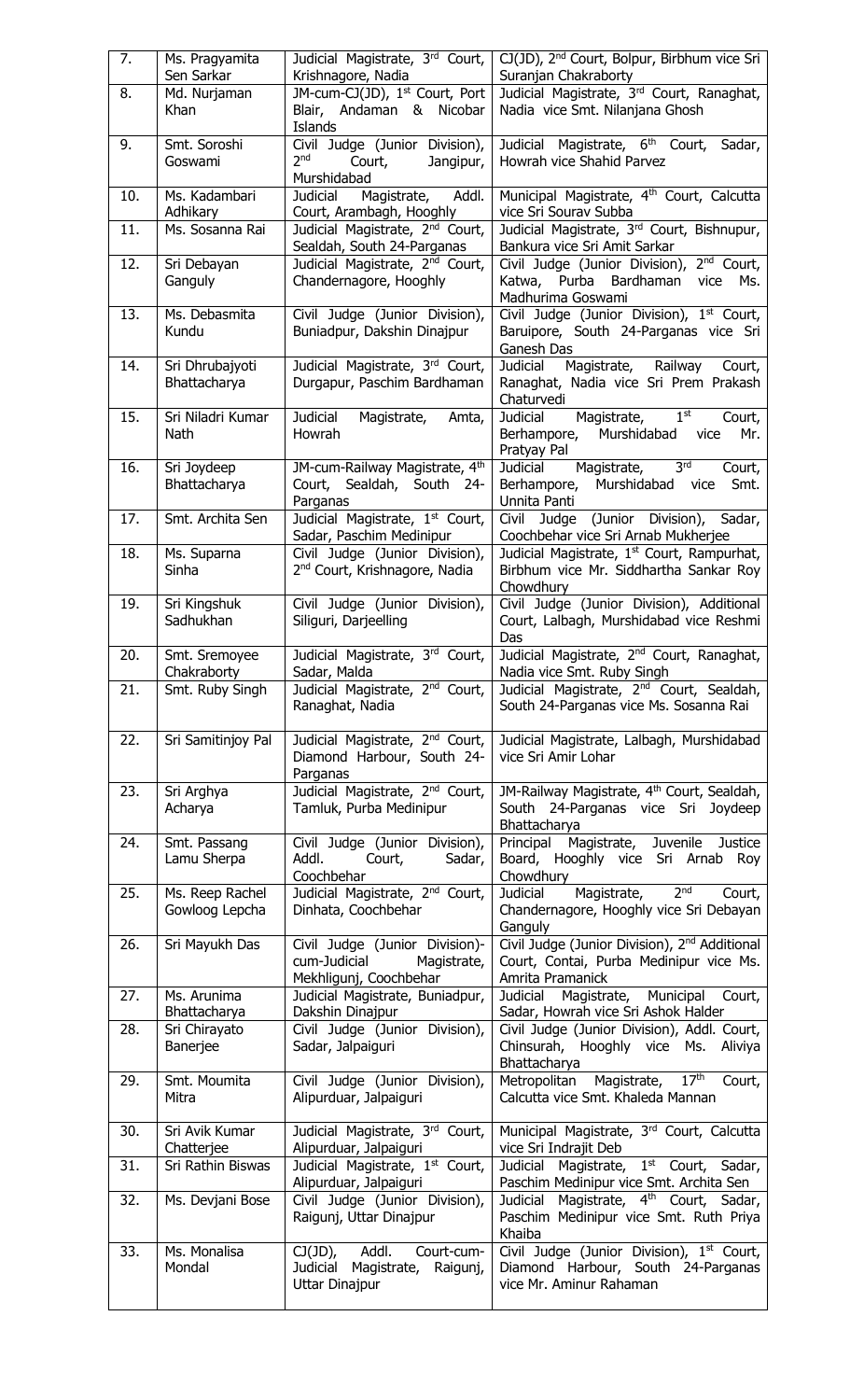| 34. | Sri Kishor Kumar<br>Chakraborty | Civil Judge (Junior Division),<br>Islampur, Uttar Dinajpur                                                       | Civil Judge (Junior Division)-cum-Judicial<br>Magistrate, 2 <sup>nd</sup> Court, Garbeta, Paschim<br>Medinipur vice Sri Saikat Sarkar            |
|-----|---------------------------------|------------------------------------------------------------------------------------------------------------------|--------------------------------------------------------------------------------------------------------------------------------------------------|
| 35. | Sri Tanumoy<br>Karmakar         | Judicial Magistrate-cum-Civil<br>Judge (Junior Division), 2nd<br>Court, Port Blair, Andaman &<br>Nicobar Islands | $10^{\text{th}}$<br>Metropolitan<br>Magistrate,<br>Court,<br>Calcutta vice Sri Arindam Chakraborty-I                                             |
| 36. | Sri Vikramjit Sen               | Judicial Magistrate-cum-Civil<br>Judge (Junior<br>Division),<br>Mayabundar, Andaman<br>&<br>Nicobar Islands      | Judicial Magistrate, 1 <sup>st</sup> Court, Garbeta,<br>Paschim Medinipur vice Sri Chandan<br>Pramanik                                           |
| 37. | Sri Ashok Halder                | Judicial Magistrate, Municipal<br>Court, Sadar, Howrah                                                           | Civil Judge (Junior Division)-cum-Judicial<br>Magistrate, Toofangunj, Coochbehar vice<br>Sri Rahul Mishra                                        |
| 38. | Ms. Priyanka<br>Zimba           | Judicial Magistrate, 2 <sup>nd</sup> Court,<br>Sadar, Howrah                                                     | Civil Judge (Junior Division), Balurghat,<br>Dakshin Dinajpur vice Smt. Urmi Sinha                                                               |
| 39. | Smt. Krishnakoli<br>Mukherjee   | Judicial Magistrate, 4 <sup>th</sup> Court,<br>Sadar, Howrah                                                     | Judicial Magistrate-cum-Civil Judge (Junior<br>Division), 1 <sup>st</sup> Court, Port Blair, Andaman &<br>Nicobar Islands vice Md. Nurjaman Khan |
| 40. | Shahid Parvez                   | Judicial Magistrate, 6 <sup>th</sup> Court,<br>Sadar, Howrah                                                     | Civil Judge (Junior Division), Buniadpur,<br>Dakshin Dinajpur vice Ms. Debasmita<br>Kundu                                                        |
| 41. | Smt. Khaleda<br>Mannan          | Metropolitan Magistrate, 17th<br>Court, Calcutta                                                                 | Judicial Magistrate, Gangarampur<br>at<br>Buniadpur, Dakshin Dinajpur vice Smt.<br>Arunima Bhattacharya                                          |
| 42. | Ms. Aliviya<br>Bhattacharya     | Civil Judge (Junior Division),<br>Addl.<br>Court,<br>Chinsurah,<br><b>Hooghly</b>                                | Civil Judge (Junior Division), Raigunj,<br>Uttar Dinajpur vice Ms. Devjani Bose                                                                  |
| 43. | Mr. Miftahul Israr              | Judicial Magistrate, 3rd Court,<br>Chinsurah, Hooghly                                                            | <b>Judicial</b><br>Magistrate, Dantan, Paschim<br>Medinipur vice Ali Asgor Allauddin Ahmed                                                       |
| 44. | Smt. Taniya<br>Sarkar           | Judicial Magistrate, 4 <sup>th</sup> Court,<br>Chinsurah, Hooghly                                                | <b>Judicial</b><br>Magistrate, Additional<br>Court,<br>Lalbagh, Murshidabad vice Tarik Ferdaus                                                   |
| 45. | Sri Arnab Roy<br>Chowdhury      | Principal Magistrate, Juvenile<br>Justice Board, Hooghly                                                         | Judicial Magistrate-cum-Civil Judge (Junior<br>Division), Mayabundar, Andaman<br>&<br>Nicobar Islands vice Sri Vikramjit Sen                     |
| 46. | Sri Dibyendu Das                | Judicial Magistrate, 2 <sup>nd</sup> Court,<br>Barasat, North 24-Parganas                                        | Judicial Magistrate, 3rd Court, Alipurduar,<br>Jalpaiguri vice Sri Avik Kumar Chatterjee                                                         |
| 47. | Smt. Amrapali<br>Chakraborty    | Judicial Magistrate, 4 <sup>th</sup> Court,<br>Alipore, South 24-Parganas                                        | Civil Judge (JD), 2 <sup>nd</sup> Additional Court,<br>Diamond Harbour, South 24-Parganas<br>vice Ms. Kakali Adhikary                            |
| 48. | Sri Uttam Das                   | Principal Magistrate, Juvenile<br>Board, South<br>Justice<br>24-<br>Parganas                                     | Judicial Magistrate, 2 <sup>nd</sup> Court, Diamond<br>Harbour, South 24-Parganas vice Sri<br>Samitinjoy Pal                                     |
| 49. | Smt. Pinki Rani<br>Das          | Judicial Magistrate, 9 <sup>th</sup> Court,<br>Alipore, South 24-Parganas                                        | Judicial Magistrate, 4 <sup>th</sup> Court, Durgapur,<br>Paschim Bardhaman vice Mr. Moyazzem<br>Hossain                                          |
| 50. | Ms. Retina<br>Samanta           | Judicial Magistrate, 6 <sup>th</sup> Court,<br>Sealdah, South 24-Parganas                                        | Civil Judge (JD)- cum- Judicial Magistrate,<br>Kurseong, Darjeeling vice Smt. Pritamana<br>Nanda                                                 |
| 51. | Sri Ganesh Das                  | Civil Judge (Junior Division),<br>1st Court, Baruipore, South 24-<br>Parganas                                    | Civil Judge (Junior Division), 1 <sup>st</sup> Court,<br>Kandi, Murshidabad vice Sri Indranil<br>Ghosh                                           |
| 52. | Sri Indrajit Deb                | Municipal Magistrate, 3rd Court,<br>Calcutta                                                                     | JM, 1 <sup>st</sup> Additional Court, Basirhat, North<br>24-Parganas vice Sri Debabrata Biswas                                                   |
| 53. | Sri Sourav Subba                | Municipal Magistrate, 4 <sup>th</sup> Court,<br>Calcutta                                                         | Judicial Magistrate, 2 <sup>nd</sup> Court, Dinhata,<br>Coochbehar vice<br>Ms.<br>Reep<br>Rachel<br>Gowloog Lepcha                               |
| 54. | Smt. Shivi<br>Srivastava        | Principal Magistrate, Juvenile<br>Justice Board, Malda                                                           | Judicial Magistrate, Bongaon, North 24-<br>Parganas vice Ms. Yasmeen Begum                                                                       |
| 55. | Ms. Debarati Roy                | Civil Judge (Junior Division),<br>2 <sup>nd</sup> Court, Asansol, Paschim<br>Bardhaman                           | Judicial Magistrate, 5 <sup>th</sup> Court, Alipore,<br>South 24-Parganas vice Smt. Leena<br>Chatterjee                                          |
| 56. | Ms. Rakhi Jaiswal               | Judicial Magistrate, 2 <sup>nd</sup> Court,<br>Krishnagore, Nadia                                                | Civil Judge (JD), 2 <sup>nd</sup> Court, Jangipur,<br>Murshidabad vice Smt. Soroshi Goswami                                                      |
| 57. | Sri Sourav Hazra                | Judicial Magistrate, 2 <sup>nd</sup> Court,<br>Bishnupur, Bankura                                                | Magistrate, 11 <sup>th</sup><br>Metropolitan<br>Court,<br>Calcutta vice Smt. Moumita Roy                                                         |
| 58. | Smt. Poonam<br>Singhi           | Judicial Magistrate, 5 <sup>th</sup> Court,<br>Krishnagore, Nadia                                                | Judicial Magistrate, 6 <sup>th</sup> Court, Sealdah,<br>South 24-Parganas vice Smt. Retina<br>Samanta                                            |
| 59. | Smt. Dibyasree<br>Das           | Civil Judge (Junior Division),<br>Nabadwip, Nadia                                                                | Civil Judge (Junior Division)-cum-Judicial<br>Magistrate, Mekhligunj, Coochbehar vice<br>Sri Mayukh Das                                          |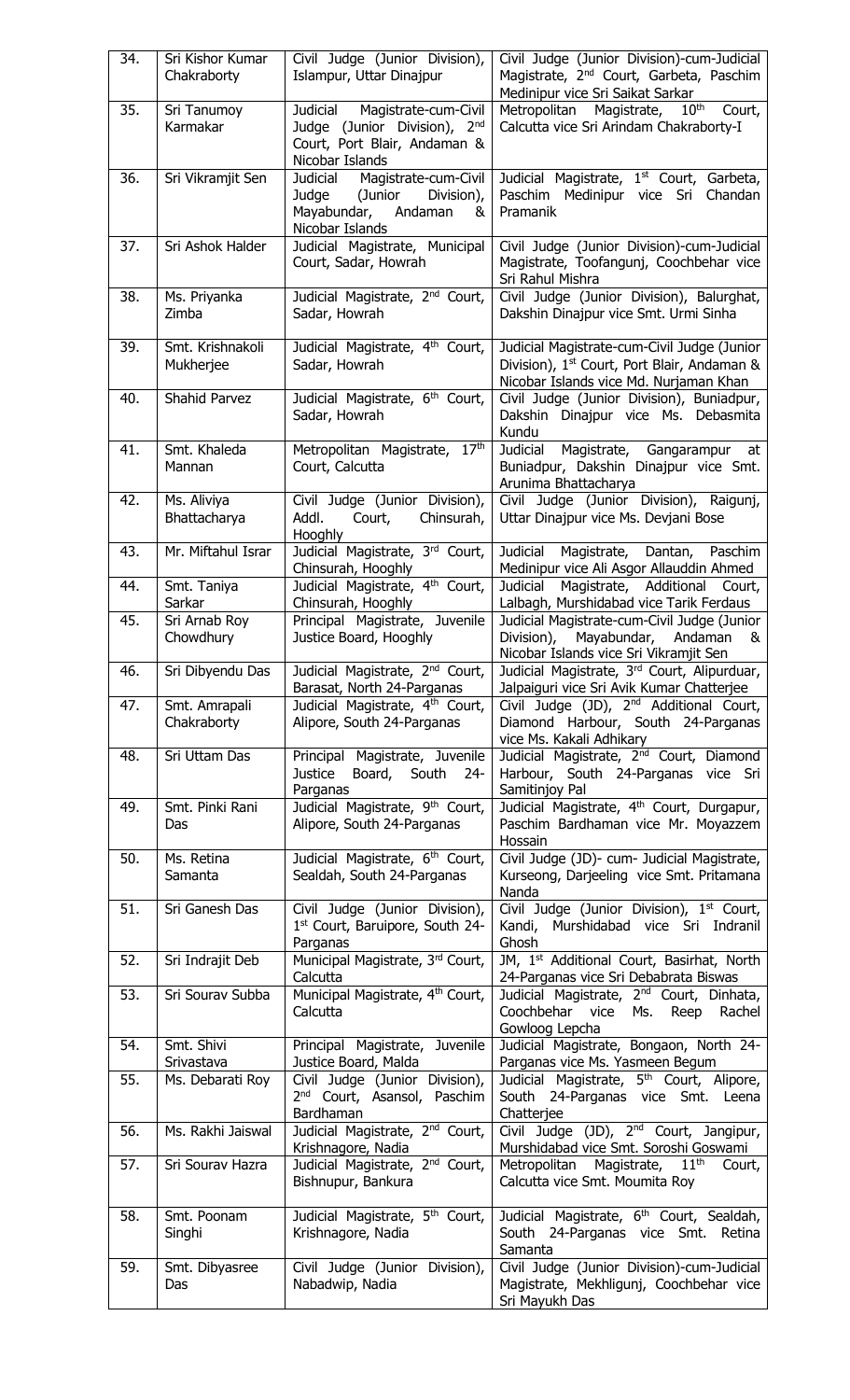| 60. | Sri Rajarshi      | Judicial Magistrate, 3rd Court,                         | Civil Judge (Junior Division), Additional                                         |
|-----|-------------------|---------------------------------------------------------|-----------------------------------------------------------------------------------|
|     | Mukherjee         | Sadar, Purba Bardhaman                                  | Court, Jangipur, Murshidabad vice Mr.                                             |
|     |                   |                                                         | Shibasish Dey                                                                     |
| 61. | Ms. Diti          | Judicial Magistrate, 6 <sup>th</sup> Court,             | Civil Judge (Junior Division), 2nd Court,                                         |
|     | Bhattacharjee     | Sadar, Purba Bardhaman                                  | Asansol, Paschim Bardhaman vice Ms.                                               |
|     |                   |                                                         | Debarati Roy                                                                      |
| 62. | Ms. Madhurima     | Civil Judge (Junior Division),                          | Civil Judge (Junior Division), 1st Court,                                         |
|     | Goswami           | 2 <sub>nd</sub><br>Court,<br>Katwa,<br>Purba            | Durgapur, Paschim Bardhaman vice Sri                                              |
|     |                   | Bardhaman                                               | Nishan Majumder                                                                   |
| 63. | Sri Tanmoy Roy    | Judicial Magistrate, 4th Court,                         | 5 <sup>th</sup><br>Magistrate,<br>Judicial<br>Court,                              |
|     |                   | Katwa, Purba Bardhaman                                  | Barrackpore, North 24-Parganas vice Smt.                                          |
|     |                   |                                                         | Sharmistha Nag (Paul)                                                             |
| 64. | Sri Arpit         | Principal Magistrate, Juvenile                          | Judicial Magistrate, 4 <sup>th</sup> Court, Asansol,                              |
|     | Bhattacharya      | Justice Board, Purba Medinipur                          | Paschim Bardhaman vice Smt. Ishita Ray                                            |
| 65. | Ms. Amrita        | Civil Judge (Junior Division),                          | Civil Judge (Junior Division), 2 <sup>nd</sup> Court,                             |
|     | Pramanick         | 2 <sup>nd</sup> Additional Court, Contai,               | Durgapur, Paschim Bardhaman vice Smt.                                             |
|     |                   | Purba Medinipur                                         | Amrita Dey                                                                        |
| 66. | Smt. Ruth Priya   | Judicial Magistrate, 4th Court,                         | Judicial Magistrate, 1 <sup>st</sup> Court,<br>Sadar,                             |
|     | Khaiba            | Sadar, Paschim Medinipur                                | Jalpaiguri vice Smt. Susmita Khan                                                 |
| 67. | Sri Saikat Sarkar | Civil Judge (JD)-cum-Judicial                           | Judicial Magistrate, Kandi, Murshidabad                                           |
|     |                   | Magistrate, 2 <sup>nd</sup> Court, Garbeta,             | vice Sri Subhajit Rakshit                                                         |
|     |                   | Paschim Medinipur                                       |                                                                                   |
| 68. | Sri Chandan       | Judicial Magistrate, 1st Court,                         | Judicial Magistrate, 2 <sup>nd</sup> Court, Bishnupur,                            |
|     | Pramanik          | Garbeta, Paschim Medinipur                              | Bankura vice Sri Sourav Hazra                                                     |
|     |                   |                                                         |                                                                                   |
| 69. | Sri Debabrata     | Judicial Magistrate,<br>$1^{\rm st}$                    | Judicial Magistrate-cum-Civil Judge (Junior                                       |
|     | <b>Biswas</b>     | Additional<br>Court,<br>Basirhat,                       | Division), 2 <sup>nd</sup> Court, Port Blair, Andaman                             |
|     |                   | North 24-Parganas                                       | & Nicobar Islands vice Sri Tanumoy                                                |
|     |                   |                                                         | Karmakar                                                                          |
| 70. | Ms. Yasmeen       | Judicial Magistrate, Bongaon,                           | Judicial Magistrate, 2 <sup>nd</sup> Court, Durgapur,                             |
|     | Begum             | North 24-Parganas                                       | Paschim Bardhaman vice Sri Subhadip                                               |
|     |                   |                                                         | Mitra                                                                             |
| 71. | Mr. Aminur        | Civil Judge (Junior Division),                          | Civil Judge (Junior Division), Sadar,                                             |
|     | Rahaman           | 1st Court, Diamond Harbour,                             | Jalpaiguri vice Sri Chirayato Banerjee                                            |
|     |                   | South 24-Parganas                                       | since transferred                                                                 |
| 72. | Ms. Kakali        |                                                         | Civil Judge (Junior Division), Judicial Magistrate, 6 <sup>th</sup> Court, Sadar, |
|     | Adhikary          | 2 <sup>nd</sup> Additional Court, Diamond               | Bankura vice Sm. Sukti Sarker since                                               |
|     |                   | Harbour, South 24-Parganas                              | promoted                                                                          |
| 73. | Arif Ahmed        | Judicial Magistrate, Kakdwip,                           | Civil Judge (Junior Division), 1st Court,                                         |
|     |                   | South 24-Parganas                                       | Birbhum vice Sri Gourab<br>Dubrajpur,                                             |
|     |                   |                                                         | Ghosh                                                                             |
| 74. | Sri Kuntal        | Civil Judge (Junior Division),                          | 13 <sup>th</sup><br>Metropolitan Magistrate,<br>Court,                            |
|     | Chatterjee        | 2 <sup>nd</sup> Court, Sadar, Bankura                   | vice Smt. Rinjee Doma Lama<br>Calcutta                                            |
|     |                   |                                                         | since promoted                                                                    |
| 75. | Ms. Richa Gupta   | Judicial Magistrate, 3rd Court,                         | Judicial Magistrate, Kakdwip, South 24-                                           |
|     |                   | Sadar, Bankura                                          | Parganas vice Arif Ahmed                                                          |
| 76. | Ms. Sanchita Saha | Judicial Magistrate, 4th Court,                         | Civil Judge (Junior Division), 2 <sup>nd</sup> Court,                             |
|     |                   | Sadar, Bankura                                          | Uluberia, Howrah vice Smt. Suparna Roy -                                          |
|     |                   |                                                         | Ш                                                                                 |
| 77. | Smt. Namrata      | Judicial Magistrate, 5 <sup>th</sup> Court,             | 5 <sup>th</sup><br>Metropolitan Magistrate,<br>Court,                             |
|     | Singh             | Sadar, Bankura                                          | Calcutta vice Smt. Sumana Garain                                                  |
|     |                   |                                                         |                                                                                   |
| 78. | Sri Indranil      | Civil Judge (Junior Division),                          | Principal Magistrate, Juvenile Justice                                            |
|     | Karmakar          | Bishnupur, Bankura                                      | Board, Murshidabad vice Sri Asimananda                                            |
|     |                   |                                                         | Mandal                                                                            |
| 79. | Sri Amit Sarkar   | Judicial Magistrate, 3rd Court,                         | Civil Judge (Junior Division)-cum-Judicial                                        |
|     |                   | Bishnupur, Bankura                                      | Magistrate, Dinhata, Coochbehar vice                                              |
|     |                   |                                                         | Smt. Mala Chakraborty                                                             |
| 80. | Mr. Jamshed       | Civil Judge (Junior Division),                          | Judicial Magistrate, 2 <sup>nd</sup> Court, Kalna,                                |
|     | Shaikh            | Khatra, Bankura                                         | Purba Bardhaman vice Sri Prajjwal Ghosh                                           |
|     |                   |                                                         | since transferred                                                                 |
| 81. | Sri Suranjan      | Civil Judge (Junior Division),                          | Civil Judge (Junior Division), 2 <sup>nd</sup> Court,                             |
|     | Chakraborty       | 2 <sup>nd</sup> Court, Bolpur, Birbhum                  | Diamond Harbour, South 24-Parganas                                                |
|     |                   |                                                         | vice Smt. Sudipa Banerjee                                                         |
| 82. | Mr. Siddhartha    | Judicial Magistrate, 1st Court,                         | Civil Judge (Junior Division), 2 <sup>nd</sup> Court,                             |
|     | Sankar Roy        | Rampurhat, Birbhum                                      | Ranaghat, Nadia vice Smt. Sunanda De                                              |
|     | Chowdhury         |                                                         | Sarkar                                                                            |
| 83. | Sri Debojit Das   | Judicial Magistrate, 2 <sup>nd</sup> Court,             | Additional<br>Court-cum-Judicial<br>$CJ(JD)$ ,                                    |
|     |                   |                                                         |                                                                                   |
|     |                   | Chanchal, Malda since                                   | Magistrate, Ghatal, Paschim Medinipur                                             |
|     |                   |                                                         | vice Sri Tshering Wangchuk Bhutia                                                 |
| 84. | Ms. Debarpita     | Civil Judge (Junior Division),                          | Judicial Magistrate, Amta, Howrah vice Sri                                        |
|     | Tarafder          | 2 <sub>nd</sub><br>Court,<br>Berhampore,<br>Murshidabad | Niladri Kumar Nath since transferred                                              |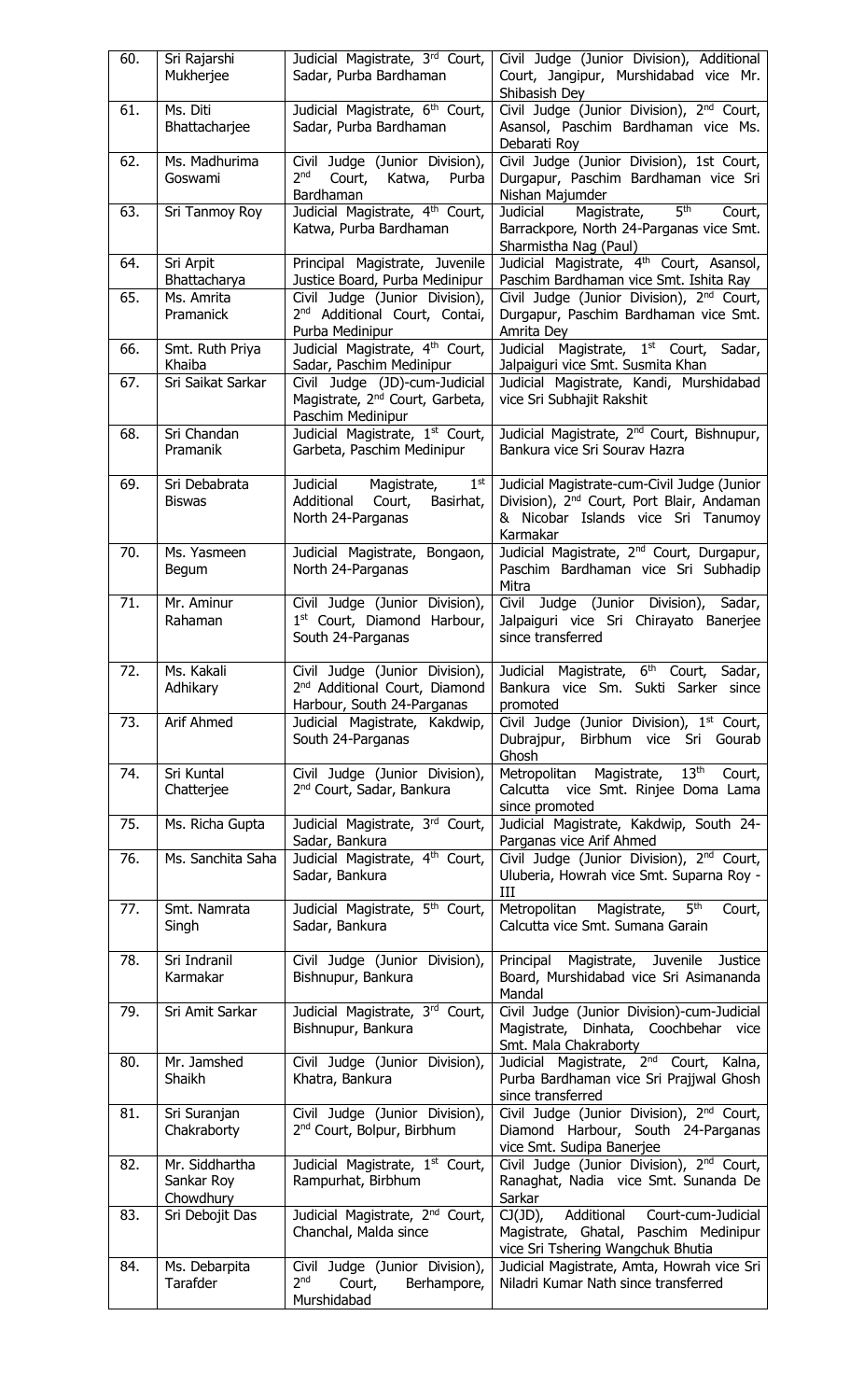| 85.  | Reshmi Das                      | Civil Judge (Junior Division),<br>Additional<br>Court,<br>Lalbagh,<br>Murshidabad       | Judicial Magistrate, 4 <sup>th</sup> Court, Sadar,<br>Howrah vice Smt. Krishnakoli Mukherjee                                          |
|------|---------------------------------|-----------------------------------------------------------------------------------------|---------------------------------------------------------------------------------------------------------------------------------------|
| 86.  | <b>Tarik Ferdaus</b>            | Judicial Magistrate, Additional<br>Court, Lalbagh, Murshidabad                          | Judicial Magistrate, 2 <sup>nd</sup> Court, Sadar,<br>Howrah vice Ms. Priyanka Zimba since<br>transferred                             |
| 87.  | Sri Amir Lohar                  | Judicial Magistrate, Lalbagh,<br>Murshidabad                                            | Principal<br>Magistrate, Juvenile<br><b>Justice</b><br>Purulia<br>Board,<br>Prantik<br>vice<br>Sri<br>Bhattacharya                    |
| 88.  | Sri Indranil Ghosh              | Civil Judge (Junior Division),<br>1st Court, Kandi, Murshidabad                         | Magistrate, Juvenile Justice<br>Principal<br>Board, Malda vice Smt. Shivi Srivastava                                                  |
| 89.  | Mr. Shibasish Dey               | Civil Judge (Junior Division),<br>Additional<br>Court,<br>Jangipur,<br>Murshidabad      | Judicial Magistrate, 2 <sup>nd</sup> Court, Chanchal,<br>Malda<br>vice<br>Sri Debojit<br>Das<br>since<br>transferred                  |
| 90.  | Sri Subhadip Mitra              | Judicial Magistrate, 2 <sup>nd</sup> Court,<br>Durgapur, Paschim Bardhaman              | Judicial Magistrate, 9 <sup>th</sup> Court, Alipore,<br>South 24-Parganas vice Smt. Pinki Rani<br>Das since transferred               |
| 91.  | Smt. Amrita Dey                 | Civil Judge (Junior Division),<br>2 <sup>nd</sup> Court, Durgapur, Paschim<br>Bardhaman | Civil Judge (Junior Division), 1 <sup>st</sup> Addl.<br>Court, Alipore, South 24-Parganas lying<br>vacant                             |
| 92.  | Sri Prantik<br>Bhattacharya     | Principal Magistrate, Juvenile<br>Justice Board, Purulia                                | Judicial Magistrate, 4 <sup>th</sup> Court, Alipore,<br>South 24-Parganas vice Smt. Amrapali<br>Chakraborty                           |
| 93.  | Sri Tshering<br>Wangchuk Bhutia | CJ(JD), Additional Court-cum-<br>JM, Ghatal, Paschim Medinipur                          | Judicial Magistrate, 7 <sup>th</sup> Court, Sadar,<br>Bankura vice Sri Koushik Kundu since<br>promoted                                |
| 94.  | Smt. Unnita Panti               | Judicial Magistrate, 3rd Court,<br>Berhampore, Murshidabad                              | Civil Judge (Junior Division), Siliguri,<br>Darjeelling vice Sri Kingshuk Sadhukhan<br>since transferred                              |
| 95.  | Mr. Pratyay Pal                 | Judicial Magistrate, 1st Court,<br>Berhampore, Murshidabad                              | Judicial Magistrate, 2 <sup>nd</sup> Court, Siliguri,<br>Darjeeling vice Smt. Sharmistha Ghosh-II<br>since promoted                   |
| 96.  | Sri Rahul Mishra                | $CJ(JD)$ -cum-JM,<br>Toofangunj,<br>Coochbehar                                          | CJ(JD), 2 <sup>nd</sup> Court, Krishnagore, Nadia vice<br>Ms. Suparna Sinha since transferred                                         |
| 97.  | Sri Nishan<br>Mazumder          | Civil Judge (Junior Division),<br>1st Court, Durgapur, Paschim<br>Bardhaman             | Civil Judge (Junior Division), Islampur,<br>Uttar Dinajpur vice Sri Kishor Kumar<br>Chakraborty since transferred                     |
| 98.  | Ms. Pratika Rai                 | Civil<br>Judge<br>Probationary<br>(Junior Division), Kalimpong                          | Judicial Magistrate, 5 <sup>th</sup> Court, Asansol,<br>Paschim Bardhaman vice Sri Rajib Singh                                        |
| 99.  | Mr. Esharul Haque               | Civil<br>Probationary<br>Judge<br>(Junior<br>Division),<br>Uttar<br>Dinajpur            | Civil Judge (JD)-cum-JM, Mirik, Darjeeling<br>vice Ms. Paramita Paul since transferred                                                |
| 100. | Ms. Sagarika<br>Khatun          | Probationary<br>Judge<br>Civil<br>(Junior Division), North 24-<br>Parganas              | Judicial Magistrate, 3 <sup>rd</sup> Court, Durgapur,<br>Paschim Bardhaman vice Sri Dhrubajyoti<br>Bhattacharya since transferred     |
| 101. | Mr. Ahin Kumar<br>Das           | Probationary<br>Civil<br>Judge<br>(Junior Division), Cooch Behar                        | Civil Judge (Junior Division), 2 <sup>nd</sup> Court,<br>Sadar, Bankura vice Sri Kuntal Chatterjee<br>since transferred               |
| 102. | Mr. Prabir Kundu                | Probationary Civil<br>Judge<br>(Junior Division), Jalpaiguri                            | Judicial Magistrate, 3rd Court, Sadar,<br>Bankura vice Ms. Richa Gupta<br>since<br>transferred                                        |
| 103. | Smt. Mallika<br><b>Biswas</b>   | Civil<br>Judge<br>Probationary<br>(Junior<br>Paschim<br>Division),<br>Bardhaman         | Judicial Magistrate, 2 <sup>nd</sup> Court, Jangipur,<br>Murshidabad vice Sri Amar Chandra Das                                        |
| 104. | Smt. Rupkatha<br>Bhattacharyya  | Civil<br>Judge<br>Probationary<br>(Junior Division), South 24-<br>Parganas              | Judicial Magistrate, 3rd Court, Chinsurah,<br>Hooghly vice Mr. Miftahul Israr                                                         |
| 105. | Smt. Sejuti<br>Bhattacharjee    | Probationary<br>Civil<br>Judge<br>(Junior Division), South 24-<br>Parganas              | Judicial Magistrate, 3rd Court,<br>Sadar,<br>Purba<br>Bardhaman<br>vice<br>Sri<br>Rajarshi<br>Mukherjee                               |
| 106. | Smt. Bristi<br>Bardhan          | Judge<br>Probationary<br>Civil<br>(Junior Division), South 24-<br>Parganas              | Judicial Magistrate, 4 <sup>th</sup> Court, Chinsurah,<br>Hooghly vice Smt. Taniya Sarkar since<br>transferred                        |
| 107. | Shri Akash Bose                 | Civil<br>Probationary<br>Judge<br>(Junior Division), Malda                              | Civil Judge (Junior Division), Alipurduar,<br>Jalpaiguri vice Smt. Moumita Mitra                                                      |
| 108. | Smt. Shalini<br>Tulsan          | Probationary<br>Civil<br>Judge<br>(Junior Division), Darjeeling                         | Judicial Magistrate, 1 <sup>st</sup> Court, Alipurduar,<br>Jalpaiguri vice Sri Rathin Biswas                                          |
| 109. | Smt. Sayantani<br>De Tarafder   | Probationary<br>Civil<br>Judge<br>(Junior Division), Nadia                              | Judicial Magistrate, 6 <sup>th</sup> Court,<br>Sadar,<br>Purba<br>Bardhaman<br>Ms.<br>vice<br>Diti<br>Bhattacharjee since transferred |